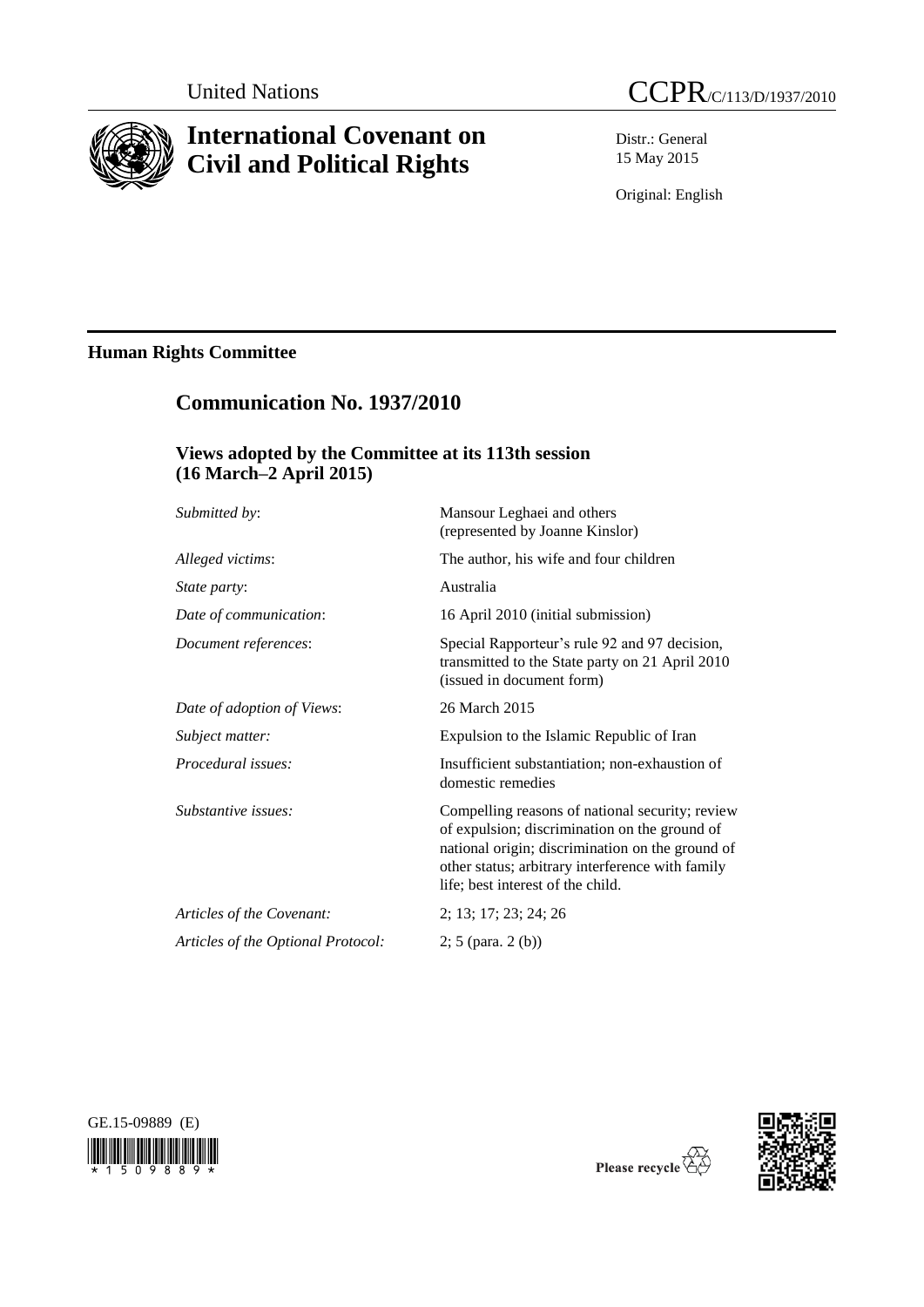## **Annex**

# **Views of the Human Rights Committee under article 5, paragraph 4, of the Optional Protocol to the International Covenant on Civil and Political Rights (113th session)**

concerning

## **Communication No. 1937/2010**\*

| Submitted by:          | Mansour Leghaei and others<br>(represented by Joanne Kinslor) |
|------------------------|---------------------------------------------------------------|
| Alleged victims:       | The author, his wife and children                             |
| <i>State party:</i>    | Australia                                                     |
| Date of communication: | 16 April 2010 (initial submission)                            |
|                        |                                                               |

*The Human Rights Committee*, established under article 28 of the International Covenant on Civil and Political Rights,

*Meeting* on 26 March 2015,

*Having concluded* its consideration of communication No. 1937/2010, submitted to the Human Rights Committee by Mansour Leghaei, his wife and children, under the Optional Protocol to the International Covenant on Civil and Political Rights,

*Having taken into account* all written information made available to it by the authors of the communication and the State party,

*Adopts* the following:

## **Views pursuant to article 5, paragraph 4, of the Optional Protocol**

1.1 The author is Mansour Leghaei, an Iranian citizen born on 19 May 1962. He claims that the decision to deny him a permanent visa to remain in Australia makes him liable to removal from Australia to the Islamic Republic of Iran, in breach of a number of his rights as well as the rights of his wife and children under articles 2, 13, 17, 23, 24 and 26 of the Covenant. His wife is Marzieh Tabatabaei Hosseini (born on 28 August 1964) and their children are Mohammad Reza Laghaei and Mohammad Sadegh Laghaei (born on 20 September 1983, and both Australian citizens since 2003), Mohammad Ali Leghaei (an Iranian citizen, born on 12 July 1989) and Fatima Leghaei (an Australian citizen, born in Australia on 10 December 1995). The authors are represented by counsel.

<sup>\*</sup> The following members of the Committee participated in the examination of the present communication: Yadh Ben Achour, Lazhari Bouzid, Sarah Cleveland, Olivier de Frouville, Yuji Iwasawa, Ivana Jelić, Duncan Muhumuza Laki, Photini Pazartzis, Mauro Politi, Víctor Manuel Rodríguez-Rescia, Fabián Omar Salvioli, Dheerujlall Seetulsingh, Anja Seibert-Fohr, Yuval Shany, Konstantine Vardzelashvili and Margo Waterval. The text of an individual opinion by Committee members Sarah Cleveland and Víctor Manuel Rodríguez-Rescia is appended to the present Views.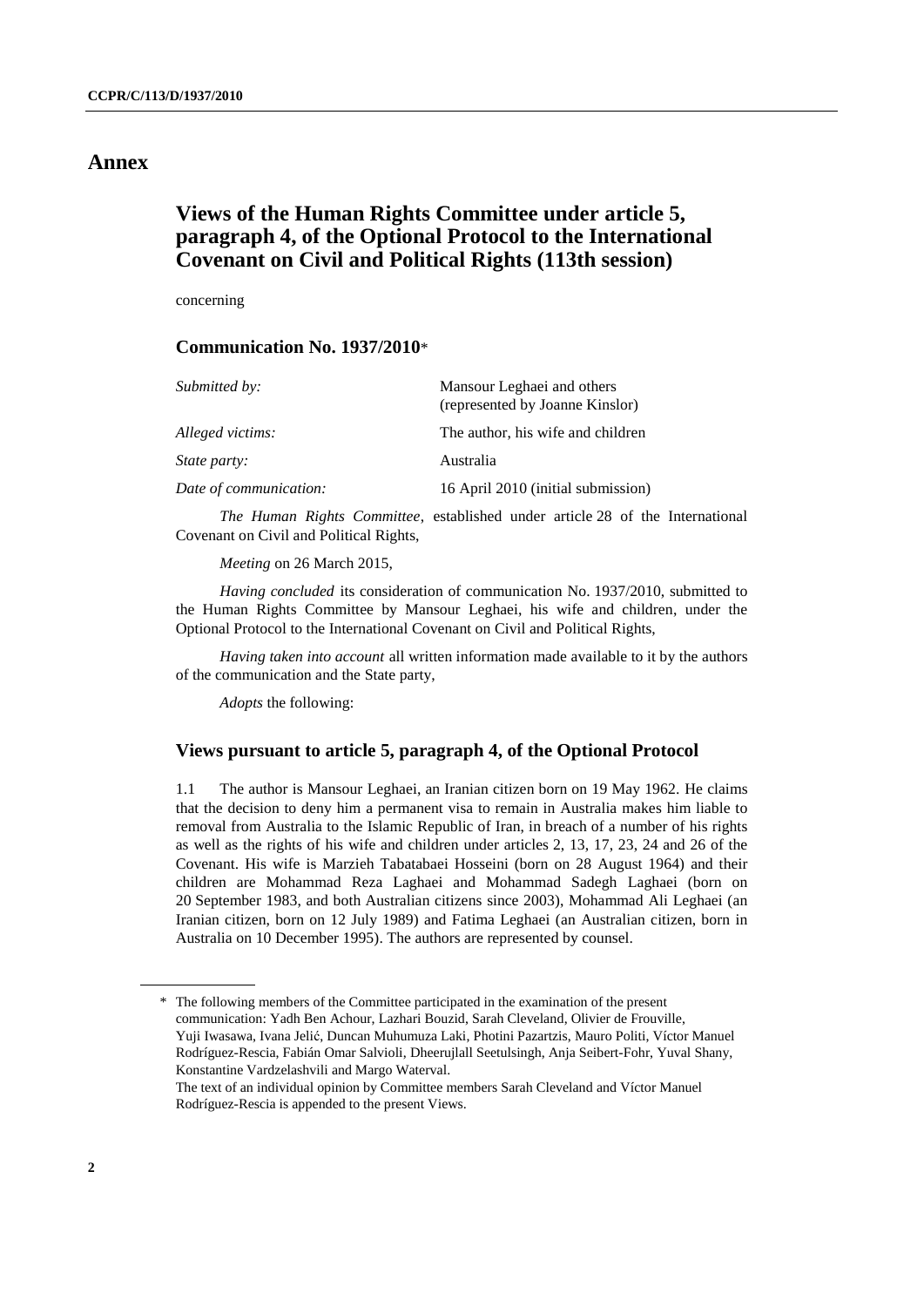1.2 On 21 April 2010, the Special Rapporteur on new communications and interim measures, acting on behalf of the Committee, requested the State party not to expel the author and his accompanying dependents to the Islamic Republic of Iran while their communication was under consideration by the Committee. On 15 June 2010, upon receipt of further information from both parties (see paras. 4.1–4.2 and 5.1–5.2 below), the request to grant interim measures was lifted.<sup>1</sup> The author left with his wife and minor daughter on 27 June 2010.

## **The facts as submitted by the author**

2.1 The author first came to Australia in 1994 on a subclass 672 short-stay business visa, to be employed as a halal meat supervisor. In 1995 he was granted a subclass 428 religious worker visa, which allowed him to work as a Muslim religious leader (sheikh) and to enter and leave Australia. Each of these visas was a temporary visa. On 1 November 1996, the author applied for a permanent visa. The author's wife and children were included in the application as his dependants.

2.2 By a decision dated 25 August 1997, a delegate of the then Minister for Immigration refused to grant the visas, on the basis that he had been assessed by the Australian Security Intelligence Organisation as being a threat to national security. <sup>2</sup> The reason why the author was considered to be a risk to national security was not explained.

2.3 On 17 October 1997, the delegate's decision was affirmed by the Migration Internal Review Office of the Department of Immigration and Multicultural Affairs. Again, the decision did not mention why he was considered a security threat.

### *Administrative review proceedings against the decision to refuse the permanent visa*

2.4 On 7 November 1997, the author applied to the Immigration Review Tribunal (now called the Migration Review Tribunal) for a review of the decision to refuse his visa. <sup>3</sup> The review was suspended pending the outcome of the author's Federal Court proceedings against the Australian Security Intelligence Organisation assessment (see below).

#### *Australian Security Intelligence Organisation assessment of 2002*

2.5 In October 1999, the Department of Immigration and Multicultural Affairs made a request to the Australian Security Intelligence Organisation for advice as to whether it still considered the author to be a risk to national security. On 13 March 2002, the Australian Security Intelligence Organisation stated that its assessment of the author was that he continued to be a direct risk to national security. The author learned of that assessment in a letter to his legal representatives sent by the Australian Government Solicitor (representing the Minister for Immigration and the Director General of Security), dated 29 July 2002, in the context of judicial proceedings. On 14 March 2002, the Minister for Immigration issued a "conclusive certificate" under the Migration Act, which the Minister is entitled to issue if he believes that it would be contrary to the national interest to change the decision under review, or for the decision to be reviewed. On 17 April 2002, the Migration Review Tribunal advised the author that it had ceased its review of the decision, and enclosed a copy of the conclusive certificate. On 29 April 2002, a further conclusive certificate was issued by the Minister.

 $<sup>1</sup>$  See paras. 4, 5.1 and 5.2 below.</sup>

<sup>&</sup>lt;sup>2</sup> The author was unable to satisfy Public Interest Criterion 4002 in schedule 4 to the Migration Regulations 1994.

<sup>&</sup>lt;sup>3</sup> On 1 June 1999, the "Immigration Review Tribunal" was renamed the "Migration Review Tribunal".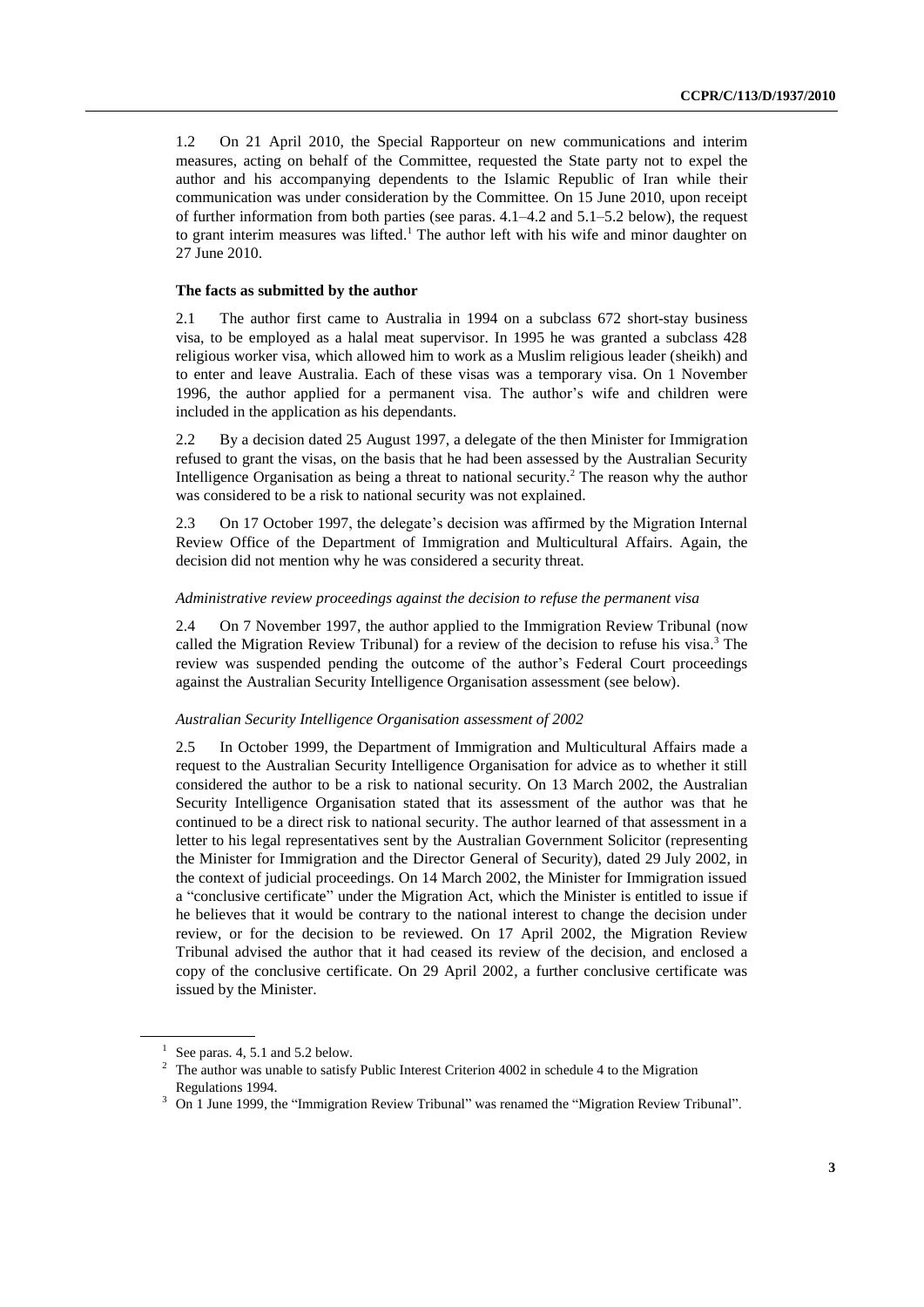#### *First proceedings before the Federal Court (application 21/2002)*

2.6 On 10 May 2002, the author commenced proceedings in the Federal Court against the Minister for Immigration and against the Director General of Security (representing the Australian Security Intelligence Organisation), seeking to set aside the Minister's decision to issue the conclusive certificates, and the March 2002 security assessment by the Australian Security Intelligence Organisation. Among other things, the author claimed that the March 2002 assessment was void because procedural fairness had not been accorded to him. During the proceedings, the Australian Government Solicitor informed the author's counsel that the Australian Security Intelligence Organisation had re-examined the information on which the March 2002 security assessment had been based. The Australian Security Intelligence Organisation noted that, among the information, there were two documents that it claimed it had obtained from the author's suitcase without his knowledge while he had been in transit at Sydney Airport. The first document was a handwritten notebook in the Persian language which, according to the author, the Australian Security Intelligence Organisation "erroneously claims discussed how to fight a jihad". The second document was the translation of an alleged e-mail dated 23 September 1995 from the author to the Organization of Culture and Islamic Relations regarding a sum of 4,000 Australian dollars borrowed from friends, which he was trying to recover through the Iranian Ambassador in Australia so as to reimburse the organization. The Australian Security Intelligence Organisation's translation of the notebook was conceded at the Federal Court of Australia to be flawed, and as such, the Australian Security Intelligence Organisation was ordered by the Court to pay the author one third of the legal costs. Concerning the e-mail, the Australian Security Intelligence Organisation stated in court that it did not have a copy of the alleged Persian-language document but merely possessed its own English language translation of it, which dated back seven years. In light of subsequent Federal Court proceedings that were based on a further security assessment issued in 2004, replacing the 2002 assessment, the Federal Court terminated the proceedings by a judgement dated 22 July 2004 (regarding application No. 21/2002).<sup>4</sup>

2.7 The Australian Security Intelligence Organisation undertook a fresh security assessment, which was notified to the author on 26 May 2004, with a request to him to comment on that assessment. However, he was not provided with a copy of the assessment, nor any direct information about the content of it.

## *Second proceedings before the Federal Court*

2.8 On 21 July 2004, the author commenced new proceedings in the Federal Court seeking an injunction to, inter alia, restrain the Australian Security Intelligence Organisation from furnishing the fresh assessment to the Department of Immigration and Multicultural and Indigenous Affairs and declare that the fresh assessment was void and inoperative. By a decision dated 10 November 2005, the Federal Court, sitting in a singlejudge formation, dismissed the proceedings in a written decision which excluded confidential parts.

2.9 The Federal Court found that: (a) applicable legislation provides that an Australian citizen (or permanent resident) who is the subject of an adverse security assessment is ordinarily entitled to notification of that fact and to a statement of reasons; (b) the policy is that non-citizens who do not hold permanent residency visas (such as the author) will not have access to a right of review, nor to the procedural fairness requirements at the review level; (c) non-citizens have no right to receive a statement of reasons for a security assessment, nor indeed any statutory right to be notified of an assessment; (d) in relation to

<sup>4</sup> See para. 6.4 below.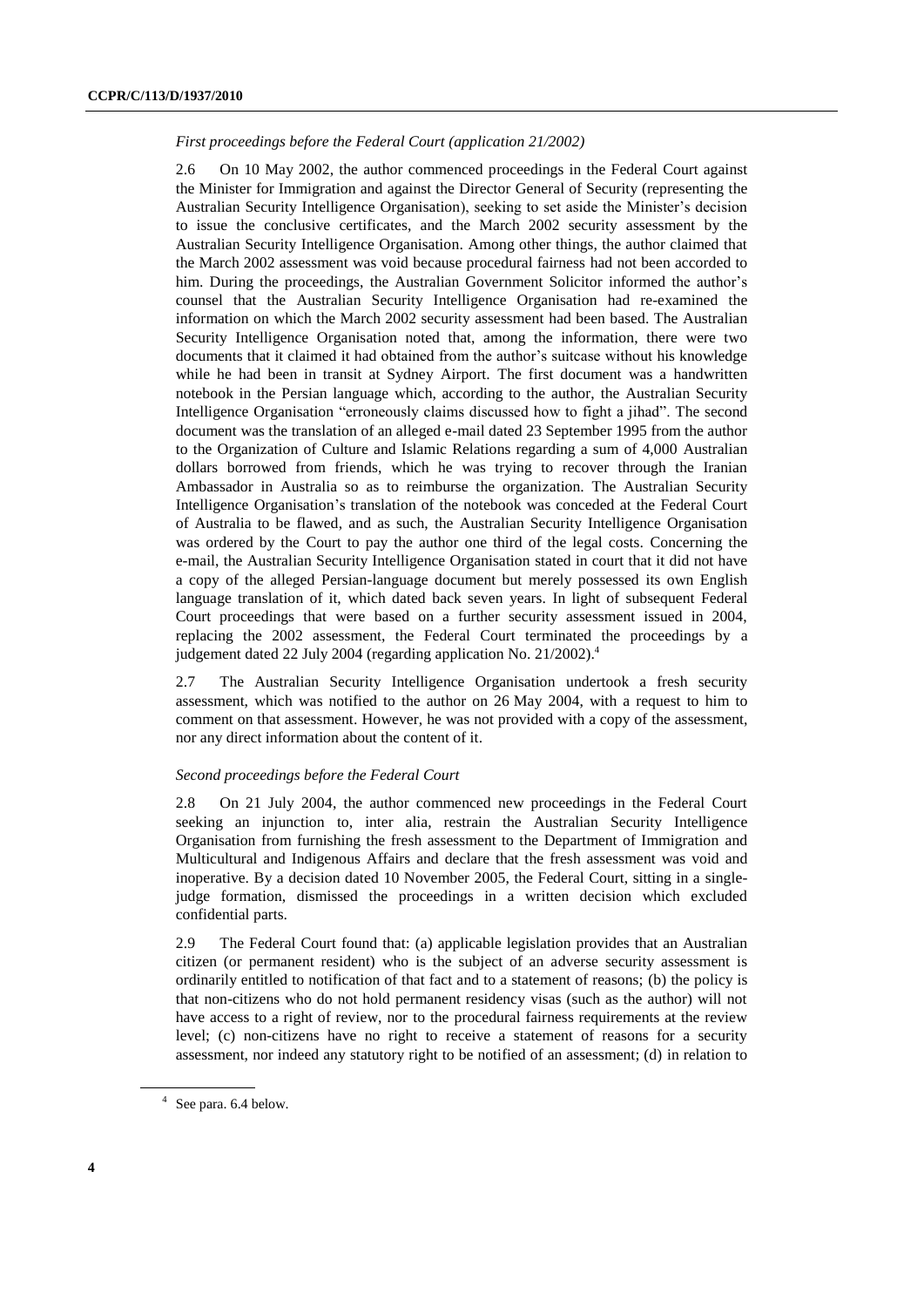a lawful non-citizen, such as the author, whose visa would be directly threatened by an adverse security assessment, there is a duty to afford "such degree of procedural fairness as the circumstances could bear, consistent with a lack of prejudice to national security"; (e) the Court is not in a position to form a contrary view on the opinion apparently expressed in confidential affidavit evidence (which was not provided to the author), since "courts are illequipped to evaluate intelligence";<sup>5</sup> and (f) in consequence, the obligation to provide the degree of procedural fairness as the circumstances could bear, consistent with a lack of prejudice to national security, will be "discharged by evidence of the fact and content of such genuine consideration by the Director General personally". The Court also found that Parliament had determined, in effect, that the Director General must be trusted to be fair to those against whom a security assessment had been made and concluded that "genuine consideration has been given, by the Director General, to the possibility of disclosure, but that the potential prejudice to the interests of national security involved in such disclosure appears to be such that the content of procedural fairness is reduced, in practical terms, to nothingness… The applicant was accorded procedural fairness to the extent that the interests of national security permitted."

2.10 On 18 January 2006, the author appealed to the Full Federal Court. On 23 March 2007, the Court dismissed the appeal. The complete judgement is not publicly available, as portions of it were ordered by the Court to remain confidential. However, the Court accepted previous authority to the effect that the balancing of the conflicting principles of entitlement of a person to know the adverse case, and national security, may in some cases produce "the 'unsatisfactory' feature that the content of a security assessment is withheld from the person affected". It also found that there was no error in the primary judge's reasons. On 28 May 2007, the author applied for special leave to appeal to the High Court. The application was refused on 8 November 2007. The refusal of that application allowed the Migration Review Tribunal to proceed with its review of the refusal to grant the applicants a permanent visa.

## *Restarting of the procedure before the Migration Review Tribunal*

2.11 On 2 October 2009, the Migration Review Tribunal wrote to the author in relation to his application for a review of the decision to refuse him a permanent visa, inviting him to comment by 30 October 2009 on the fact that the Australian Security Intelligence Organisation had made a security assessment. On 7 October 2009, the author responded by asking the Tribunal which assessment he should comment on, and requested a copy of all assessments by the Australian Security Intelligence Organisation relating to him. He also sought an extension of the time to comment. The Tribunal responded that it was inviting comment on the assessment dated 25 May 2004 and that it did not have a copy of that assessment. It granted the author an extension of time. On 19 November 2009, the author provided a detailed submission, noting that neither he nor the Tribunal had a copy of the Australian Security Intelligence Organisation assessment in question, nor did he know anything of its content or the evidence upon which it was based. He argued that, in making the security assessment, the Australian Security Intelligence Organisation had made a mistake. He submitted that the Tribunal should place little weight on the assessment, on the basis that the Australian Security Intelligence Organisation had not provided reasons for the

<sup>5</sup> The exact wording of Court is: "Mindful in a general way of Lord Hoffman's remarks, but without the benefit of countervailing expert evidence in the present case, I am not in a position to form an opinion contrary to those expressed in the confidential affidavit evidence in relation to disclosure. I reiterate the general point made by Wilson, Dawson and Brennan JJ in Alister (above) that courts are ill-equipped to evaluate intelligence." See *Leghaei* v. *Director General of Security* [2005] Federal Court of Australia 1576, para. 84.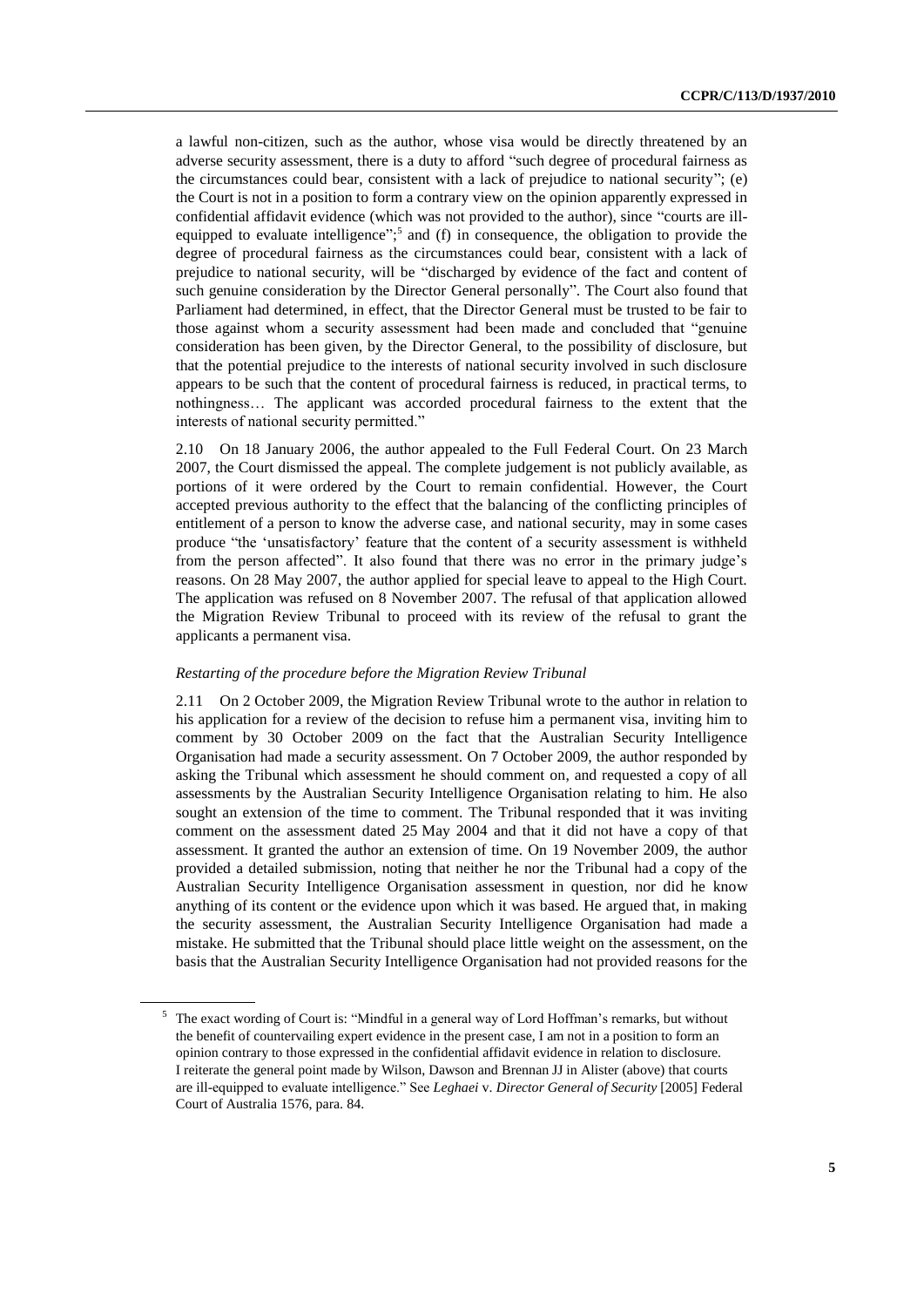assessment to the Tribunal to enable it to properly assess its validity. He remarked that he had been living in Australia with his family for 16 years and had been an active and respected member of the Australian community. He referred to his role as a director and cleric of the Imam Husain Islamic Centre. With his response, the author submitted a copy of the transcript of an interview conducted with him by Australian Security Intelligence Organisation officers in 1999 and a statutory declaration that he had made on 24 March 2004, giving details about his activities in Australia.

2.12 On 19 February 2010, the Tribunal affirmed the original decision not to grant a visa to the author and his remaining two dependants. In its findings, it stated that "while the Tribunal is sympathetic to the primary applicant's predicament, it does not have the power to go behind or to examine the validity of the Australian Security Intelligence Organisation assessment". The author then requested the Minister for Immigration to exercise his personal, non-compellable, non-reviewable discretionary power, under section 351 of the Migration Act, to substitute a more favourable decision and to allow him and his two remaining dependants to remain in Australia.

2.13 On 19 May 2010, the author added that on 17 May 2010 he had been notified that the Minister had decided not to accede to his request for ministerial intervention. However, the Minister had decided to grant his wife and non-Australian son visas for permanent residency in Australia. The decision not to intervene in the author's favour is not subject to appeal. Domestic remedies have therefore been exhausted.

## **The complaint**

3.1 The author claims that his deportation to the Islamic Republic of Iran would constitute a violation of articles 2, 13, 17, 23, 24 and 26 of the Covenant.

3.2 With regard to article 13, the State party has allegedly violated its obligation to provide the author with a fair hearing in accordance with law and pursuant to the procedural guarantees (including equality of arms) of article 13 by deciding that he was a direct risk to national security for the purpose of determining his immigration status. Firstly, he was provided with only a bare assertion that he was a national security risk and was given no further details of the case against him, and was thus unable to adequately contest the evidence. Secondly, all proceedings were purely formal and could not provide a review of the merits of the decisions leading to his removal.

3.3 More specifically, he claims that: (a) he was never provided with a copy of the 2004 security assessment by the Australian Security Intelligence Organisation upon which the decision to refuse his visa was based, or at least a redacted summary of the case against him, nor with adequate or detailed reasons for the adverse security assessment; (b) he was never provided with access to any of the evidence upon which the adverse security assessment was based; (c) he was never notified of the existence of any witnesses upon whose testimony the security assessment was based, or given any opportunity to challenge witnesses; (d) he was unable to explain or challenge the evidence against him, because he was unaware of the particulars of the evidence; (e) he has, therefore, not been able to consider whether the evidence was reliable or was obtained illegally or improperly; (f) his legal representatives were "security cleared" and shown some limited confidential information, which they were given a very limited amount of time to read and were not able to make notes on; and (g) he was not permitted to be informed of the form let alone the substantive content of confidential evidence provided to his legal representatives, since the granting of security clearance to his lawyers, in order for them to access that evidence, was on a confidential basis. Accordingly, he was unable to instruct his legal representatives in their dealings with that evidence, including in connection with challenges to its reliability, alternative explanations for any assertions alleged against him, or requests for further particulars. Even if the author's legal representatives had seen substantive evidence (which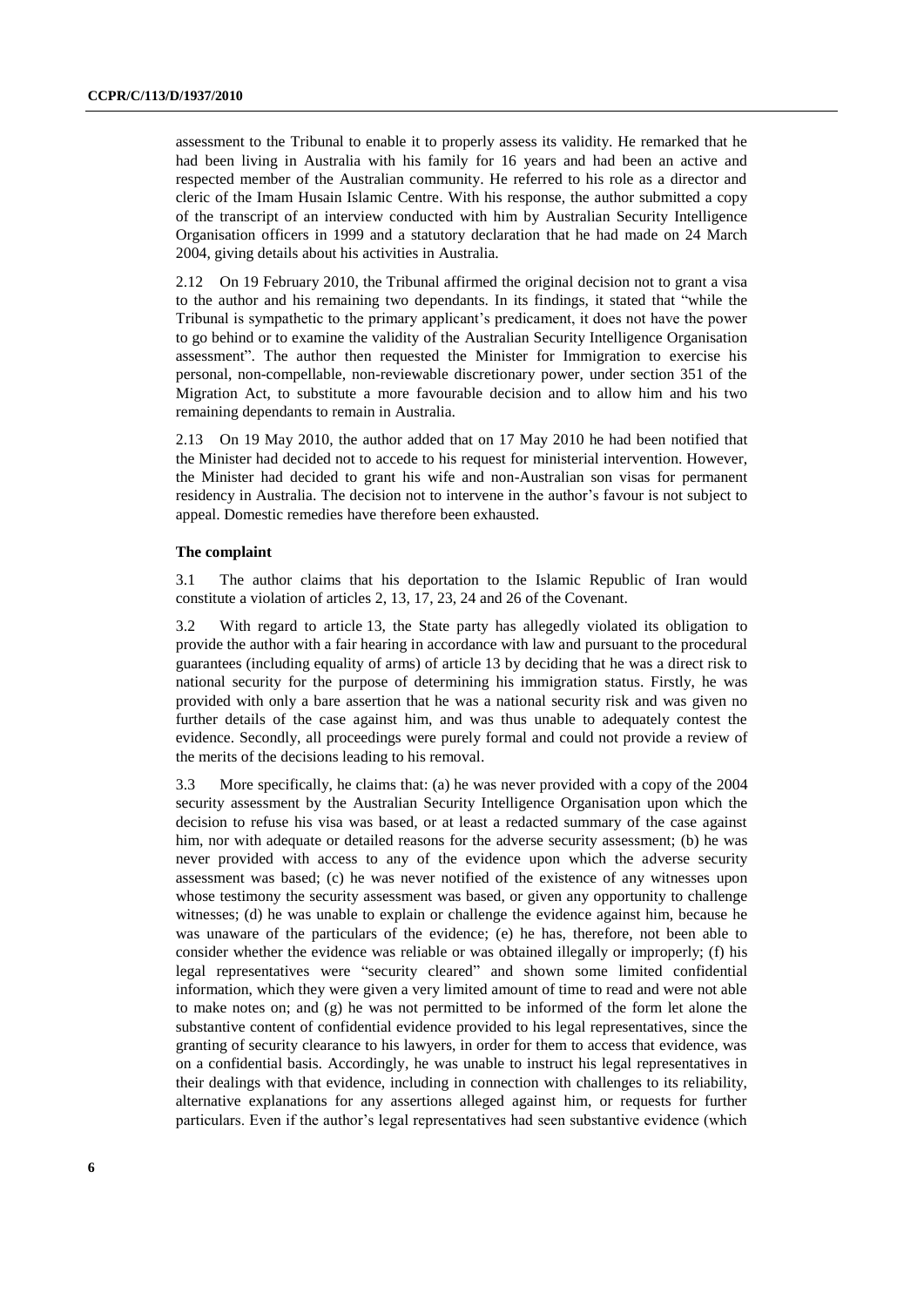the State party has not demonstrated), that alone would not have been sufficient to provide the author with a fair hearing, given that the author could not properly instruct his representatives; (h) the Migration Review Tribunal "did not have the power to go behind or assess the validity of the Australian Security Intelligence Organisation assessment" (19 February 2010). Thus, the administrative "merits" review tribunal was unable to independently test the merits of the evidence; and (i) the Federal Court was similarly unable to review the evidence, because its power was limited to judicial review of questions of law and it could not review the merits. Substantial portions of the Federal Court's and the Full Court of the Federal Court's reasons (at first instance and on review) remain confidential, seriously undermining confidence in the fairness of the process.

3.4 While immigration or deportation proceedings are not suits at law under article 14 of the Covenant, article 13 nonetheless implicitly incorporates the more extensive fair hearing protections provided for under article 14, as stated in the Committee's general comment No. 32 (2007) on article 14 of the Covenant (on the right to equality before courts and tribunals and to a fair trial). The author therefore contends that article 13 takes the guarantee of equality from article 14 (para. 1), including the principles of impartiality, fairness and equality of arms implicit in that guarantee. It demands that each side be given the opportunity to contest all the arguments and evidence adduced by the other party.<sup>6</sup>

3.5 With regard to article 2 (para. 1) read in conjunction with article 13, as well as to article 26, the author was denied procedural fairness, on account of his status as a non-Australian citizen or non-permanent resident. Section 38 of the Australian Security Intelligence Organisation Act requires that an adverse security assessment be furnished to the person affected within 14 days, unless the Attorney General is satisfied that withholding notice of the assessment is essential to the security of the nation or that disclosure of the grounds of the assessment would be prejudicial to the interests of security. However section 36 of the Australian Security Intelligence Organisation Act provides that this form of procedural fairness does not apply to non-Australian citizens or non-permanent residents.

3.6 As far as articles 17, 23 and 24 are concerned, the legal consequence of the refusal of the author's visa is his deportation to the Islamic Republic of Iran, which would have the practical effect of separating him from his family and his community in Australia.<sup>7</sup>

3.7 Unless the State party provides the author with a fair hearing, it cannot demonstrate that his deportation is not arbitrary. In the absence of reasons or evidence, there can be no confidence that the decision and its consequent interference with family life are not arbitrary. As a remedy, the State party should afford the author a fair hearing before it takes any decision to refuse him permanent residency which compels him to leave Australia. The hearing should include the provision of sufficiently specific information as to the allegations against the author that he is a national security risk, and an opportunity for him to contest or explain those allegations.

<sup>6</sup> Human Rights Committee general comment No. 32, para. 13. The author also refers to the jurisprudence of the Committee, including communication No. 846/1999, *Jansen-Gielen* v. *the Netherlands*, Views adopted on 3 April 2001, para. 8.2; and communication No. 779/1997, *Äärelä and Näkkäläjärvi* v. *Finland*, Views adopted on 24 October 2001, para. 7.4.

As mentioned in para. 2.13 above, by a letter dated 19 May 2010, the author informed the Committee that the Minister's decision not to intervene concerned only him. By ministerial intervention, his wife and his children without Australian citizenship were offered the possibility to stay in Australia through the granting of a permanent residency visa.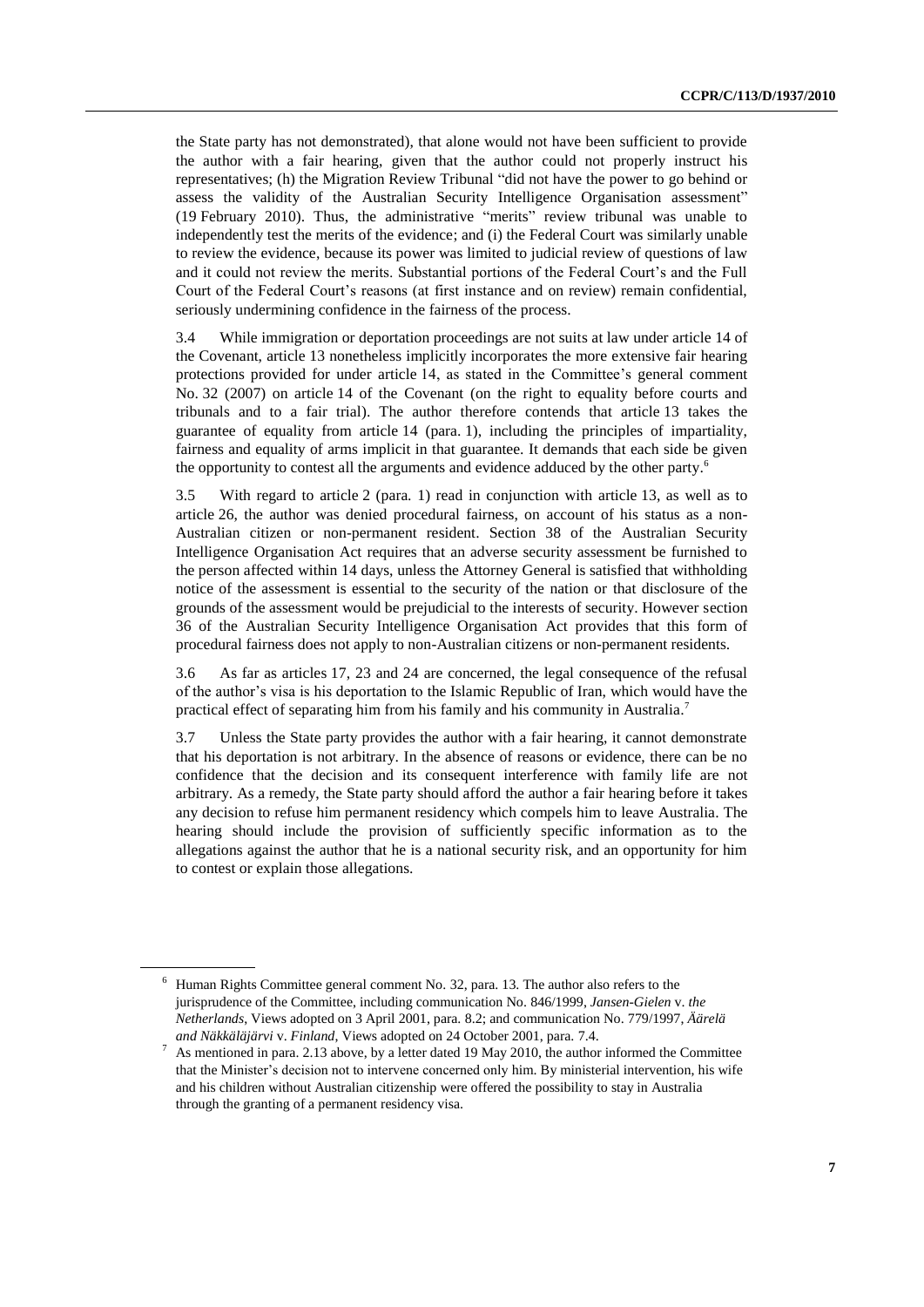#### **The State party's request to lift interim measures and the author's reply**

4. On 4 June 2010, the State party considered that, on the basis of the Minister's decision to intervene in the cases of the author's wife and younger son, interim measures were no longer necessary since the circumstances had changed. Moreover, it did not appear that irreparable harm would be caused as a result of the author's removal, since the separation of the author from his family was not permanent or irreversible as members of the family were not impaired from visiting the author or from residing with him in the Islamic Republic of Iran.

5.1 On 8 June 2010, the author's counsel replied that his removal would break up a close Muslim family unit. Such a result would be traumatic for all concerned. With regard to the State party's argument that the family could visit the author in the Islamic Republic of Iran, such a contention is unrealistic given the excessive cost of return flights for an entire family. Even if those insurmountable financial impediments did not exist, ordinary life could not continue in such transitory circumstances.

5.2 Concerning the State party's contention that his family could live with him in the Islamic Republic of Iran, the author argues that his minor daughter is Australian-born, an Australian citizen, and illiterate in the Persian language. Removing her to the Islamic Republic of Iran in the middle of her teenage years would be extremely disruptive to her development, interfering with her schooling, separating her from her friends and removing her to a foreign country where she could not communicate fluently.

## **State party's observations on admissibility and the merits**

6.1 On 3 February 2011, the State party submitted its observations on admissibility and the merits. Following the Minister's decision not to intervene in favour of the author but to intervene in favour of his wife and his non-Australian son, the author was granted a series of bridging visas to maintain his lawful status in the community until his departure. On 27 June 2010, the author departed Australia, accompanied by his wife and their minor daughter. The latter, as an Australian citizen, can return to Australia at any time. The author's wife has the right to return to Australia, as the holder of a permanent visa, but would have to return within the five-year validity period of her visa. The State party therefore addresses the allegations in the communication in the light of these changed factual circumstances.

6.2 On 10 May 2002, the author commenced proceedings against the Australian Security Intelligence Organisation in the Federal Court of Australia (application No. 21/2002).

6.3 While the first proceedings were still ongoing before the Federal Court, on 25 May 2004, the Department of Immigration and Multicultural and Indigenous Affairs was advised by the Australian Security Intelligence Organisation that the latter had issued a further security assessment in relation to the author's suitability to hold a permanent visa. That assessment took into account, among other things, legal advice in relation to procedural fairness and additional information provided by the author. The author was advised of the new security assessment.

6.4 The author decided to institute new proceedings in relation to the 2004 security assessment, on 21 July 2004 (application No. 21/2004). On 22 July 2004, as a consequence of the new proceedings being instituted, the Federal Court, sitting in a single-judge formation, decided to terminate the first court proceedings.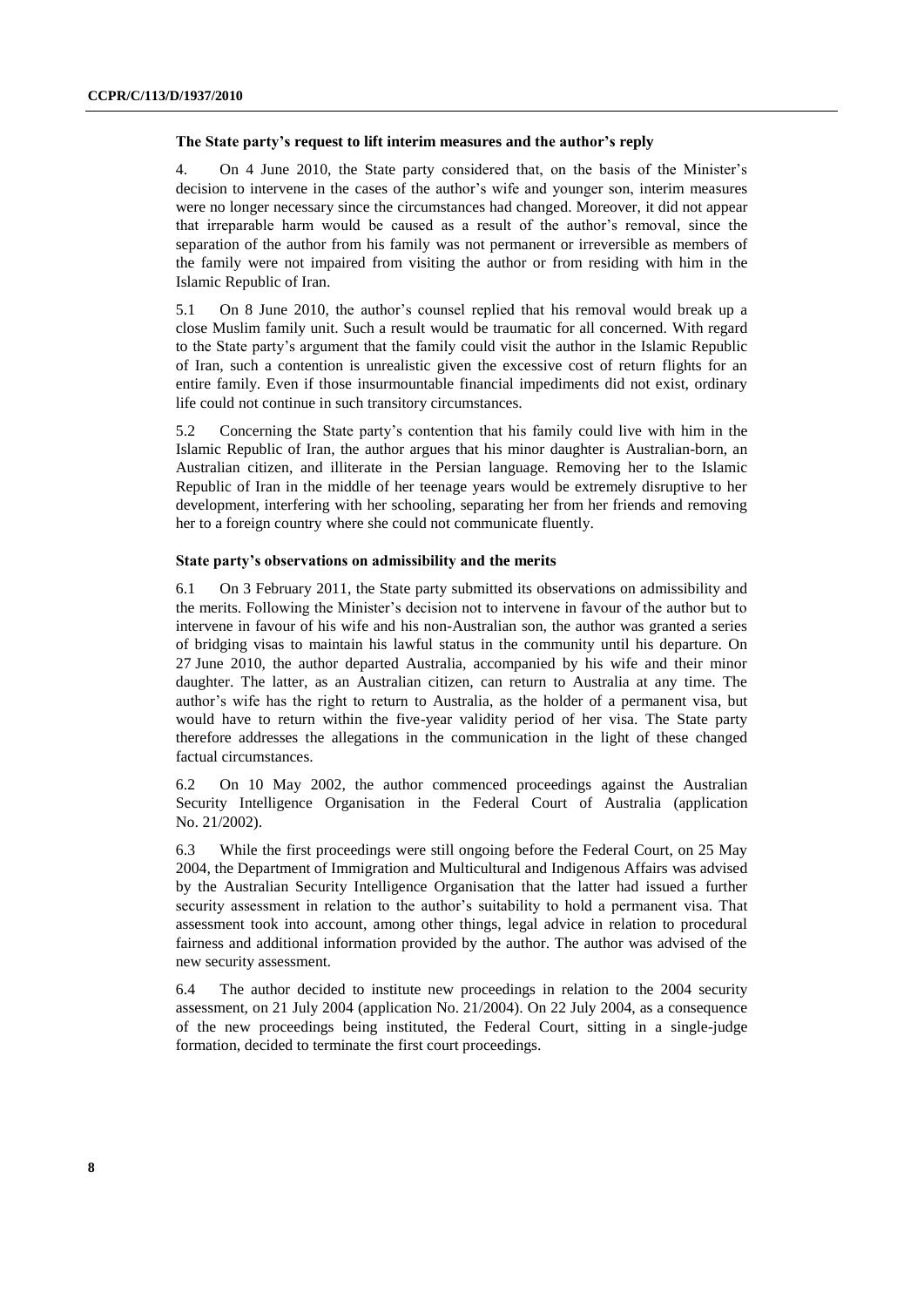6.5 On 10 November 2005, the Federal Court, sitting in a single-judge formation, delivered its judgement in respect of the second proceedings (application No. 21/2004).<sup>8</sup> In relation to the procedural fairness claims, the judge considered that, despite there being no statutory right for persons in the author's position to be notified of a security assessment, procedural fairness still applied under the common law. However, the judge accepted that procedural fairness did not require the disclosure of confidential information if to do so would harm the public interest on national security grounds. The judge therefore considered that, in principle, for lawful non-citizens such as the author, whose visa would be directly threatened by an adverse security assessment, there was a duty to afford such degree of procedural fairness, provided there was no prejudice to national security. The judge then continued to consider whether, in the present case, that duty was discharged. During the proceedings, the Director General of Security of the Australian Security Intelligence Organisation had provided confidential evidence to the Court on the reasons why it was not possible to disclose any part or summary of the grounds to the author without undue prejudice to national security, although the author was aware in a general sense of the security concerns about him.<sup>9</sup> The Court was provided with information about the grounds relied upon by the Australian Security Intelligence Organisation to make its 2004 assessment. Information about the grounds was also provided to the author's legal representatives, although the author himself was unable to see this, pursuant to the Australian Security Intelligence Organisation Act and the orders of the Court.<sup>10</sup>

6.6 Although the judge had access to the confidential evidence mentioned above, he commented that courts were not well equipped to evaluate intelligence. However, he stated that, in the present circumstances, and in view of the evidence presented before the Court, the obligation to afford such degree of procedural fairness as the circumstances could bear, consistent with a lack of prejudice to national security, would be discharged. The judge added that if he found expert opinion that the task had not been adequately undertaken, consideration would have to be given to that issue de novo by the Court. The judge argued that a court must not uncritically take the Director General's reasoning for any disclosure entirely at face value but that recognition and respect must also be given to the degree of expertise and responsibility held by relevant senior personnel of the Australian Security Intelligence Organisation in relation both to the potential repercussions of disclosure and to the "usual lack of such expertise on the part of judges" and that a "degree of faith must be reposed in the integrity and sense of fair play of the Director General".<sup>11</sup>

6.7 On 23 March 2007, the Full Court dismissed the appeal, on the ground that the judge of the Federal Court was plainly right to strike the balance in favour of protection of the public interest in national security due to the unchallengeable evidence presented by the Director General of Security. The Full Court also considered that the judge had correctly noted that, in the absence of the benefit of countervailing expert evidence, he was not in a position to form an opinion contrary to that of the Director General of Security. The Full Court was also satisfied that the Director General had given genuine consideration to the question of what disclosure could be made in the national interest.<sup>12</sup>

6.8 It is clear from the public judgements that both the courts and the author's legal representatives had access to evidence detailing the allegations against the author. For

<sup>8</sup> For the full judgement, see *Leghaei* v. *Director General of Security* [2005] Federal Court of Australia 1576.

<sup>&</sup>lt;sup>9</sup> The author denies such contention.

<sup>&</sup>lt;sup>10</sup> According to the State party, confidential evidence before the Court is subject to confidentiality orders and cannot be released.

<sup>11</sup> See *Leghaei* v. *Director General of Security* [2005] Federal Court of Australia 1576, paras. 86 and 87.

<sup>12</sup> See *Leghaei* v. *Director General of Security* [2007] Federal Court of Australia Full Court 37.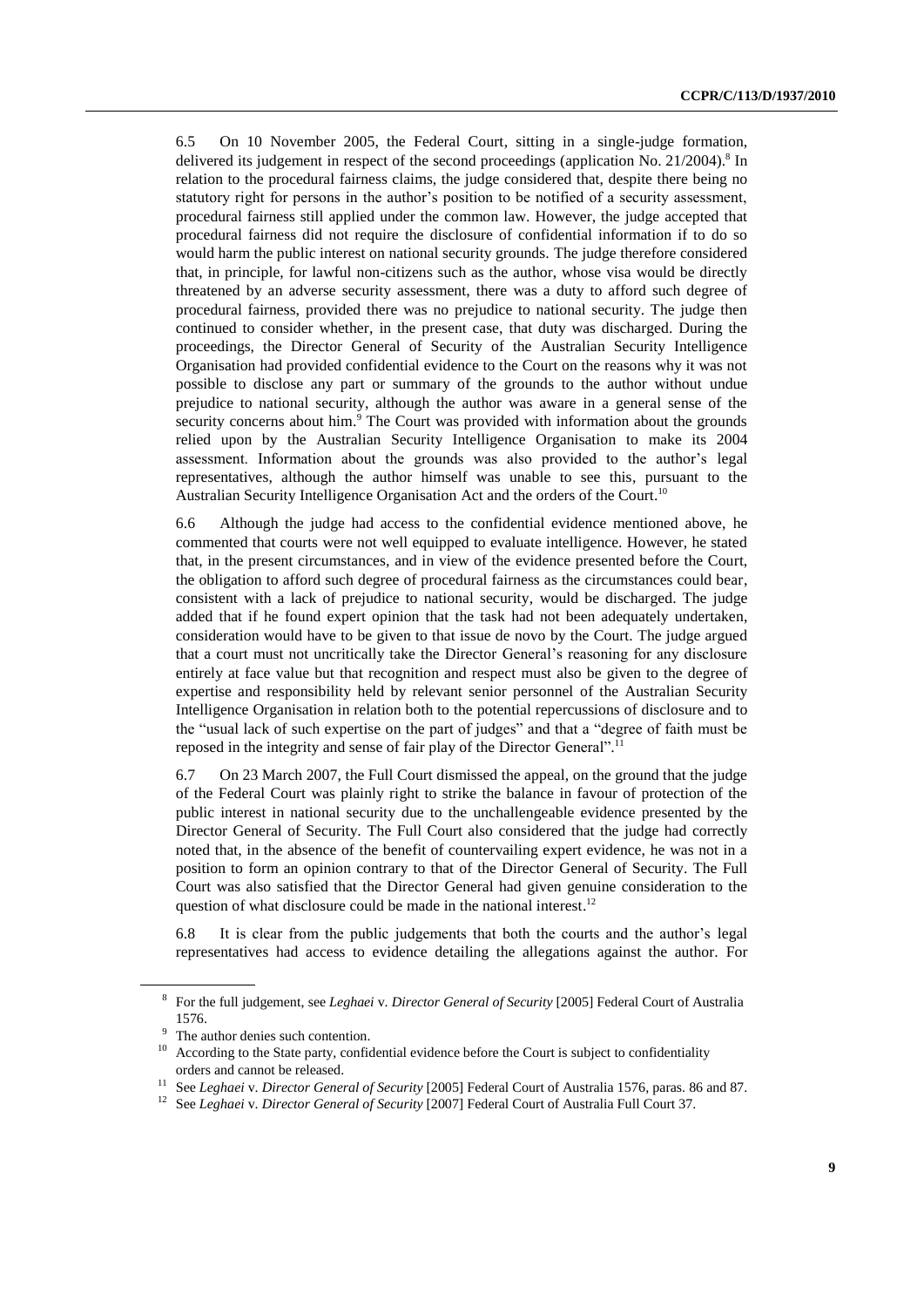instance, in the judgement of 10 November 2005, the judge states that the author's legal representatives, of their own volition, after giving appropriate undertakings with regard to confidentiality, underwent a process of obtaining a security clearance, in order that they might obtain, in accordance with the judge's consent, access to the confidential material put before the court. 13

6.9 The State party considers that article 13, which is directly applicable to the present case, has been complied with. The decision to expel the author was reached in accordance with Australian laws, namely the Migration Act and the Australian Security Intelligence Organisation Act. These laws are fully in conformity with the Covenant and were interpreted in good faith by the competent domestic authorities. The lawfulness of the decisions made under these regimes has been reviewed by Australian courts pursuant to these same laws.

6.10 In relation to the author's suggestion that a merits review is required under article 13, consideration of the Committee's own jurisprudence demonstrates that there is no requirement for an independent merits review of national security decisions in order for national security decisions to be made in accordance with the law pursuant to article 13. In fact, the Committee has found that judicial review of the "reasonableness" of security proceedings (which is a review of the lawfulness and not of the merits), where information was withheld from the complainant, has been sufficient to meet the requirements of article 13. <sup>14</sup> The only requirement is that such decisions are made in accordance with the substantive and procedural domestic law of the State (in the absence of bad faith or abuse of power) and that those laws are not themselves inconsistent with other applicable rights under the Covenant. A merits review of security assessment proceedings in the author's case is not required under Australian domestic law and the author does not explicitly assert that a merits review is required under any provisions of the Covenant applicable to the author's case. The State party therefore challenges the author's arguments concerning the correct interpretation of "in accordance with law" under article 13.

6.11 While not disagreeing with the Committee's general comment No. 32 (2007) on the right to equality before courts and tribunals and to a fair trial, where it has stated that the procedural guarantees of article 13 incorporate notions of due process also reflected in article 14, the State party considers that such procedural entitlements apply to the extent that "compelling reasons of national security" do not exclude them in a particular case. There is no minimum requirement in terms of procedural fairness rights provided under the second limb of article 13. This can only be determined on a case-by-case basis, to the extent that procedural fairness rights are not precluded by compelling reasons of security in the particular circumstances of each case. As stated in the Committee's jurisprudence in *Alzery*  v. *Sweden*, the State party has very wide discretion in the assessment of whether a case presents national security considerations bringing the exception contained in article 13.<sup>15</sup> The State party therefore considers that its assertion that compelling reasons of national security arise should only be questioned by the Committee where the Committee has reason to doubt that a matter was properly one that fell within the ordinary meaning of "national security" or where it appears that a person has been denied procedural protections provided for in article 13 to a greater extent than is actually required by "compelling reasons of national security".

<sup>13</sup> See *Leghaei* v. *Director General of Security* [2005] Federal Court of Australia 1576, para. 101.

<sup>14</sup> See communication No. 1051/2002, *Ahani* v. *Canada*, Views adopted on 29 March 2004.

<sup>15</sup> See communication No. 1416/2005, *Alzery* v. *Sweden*, Views adopted on 25 October 2006, para. 11.10. See also communication No. 236/1987, *V.M.R.B.* v. *Canada*, Views adopted on 18 July 1988, para. 6.3.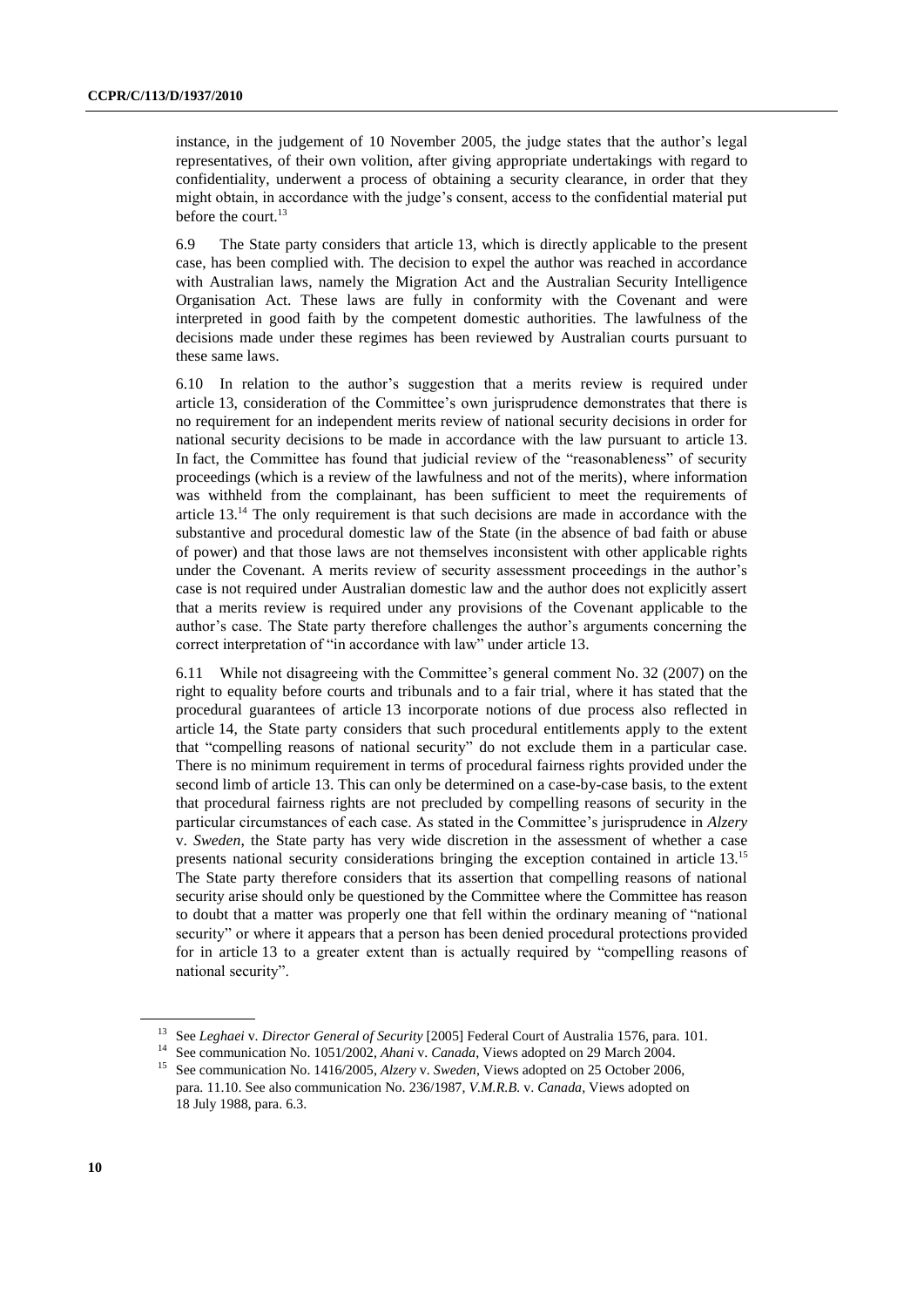6.12 Despite the fact that compelling reasons of national security apply in the present case, the author was provided with opportunities to make submissions against the 2004 security assessment. He (or his legal representatives) also had opportunities to make submissions against the validity of the security assessment in the various legal proceedings before the courts, including submissions on the definition of "security", and in relation to whether the author's acts and conduct met essential requirements of being "acts of foreign interference". The author also had the opportunity to make submissions against his expulsion to the Minister for Immigration and to request the Minister's intervention. As far as domestic proceedings are concerned, the State party notes that all courts/judges reviewed the necessity to disclose information related to the author's case. As mentioned by the Federal Court sitting in a single-judge formation, it was not possible to put even a summary of the case against the author without compromising the interests of national security.<sup>16</sup> The author was given the possibility of having his case reviewed and was represented by legal representatives. He was therefore provided with relevant procedural protections under article 13 to the extent that circumstances of national security did not preclude them. There is no reason for the Committee to consider that the State party has acted in bad faith or has abused its power.

6.13 The State party considers the author's allegations under articles 2 and 26 to be unsubstantiated as there is no evidence that a distinction has been made on the basis that the author is of Iranian national origin. The State party also submits that those allegations are inadmissible, for failure to exhaust domestic remedies. Section 10 of the Racial Discrimination Act allows a complaint to be brought to the Federal Court in the first instance where persons of a particular national origin do not enjoy a right that is enjoyed by persons of another national origin, or enjoy a right to a more limited extent than persons of another national origin. It was open to the author to file such action, and if the Court accepted his argument, it would be open to the Court to allow the same entitlements to the author as those which, under the Australian Security Intelligence Organisation Act, are applicable to citizens, permanent residents and special category or special purpose visa holders. The author has made no effort for that purpose.

6.14 On the merits, the State party stresses, in accordance with the jurisprudence of the Committee, that article 2 cannot be invoked on its own. As for article 26, not every differentiation of treatment will constitute discrimination if the criteria for such differentiation are reasonable and objective and if the aim is to achieve a purpose that is legitimate under the Covenant. In the present case, the courts found that procedural fairness applied under the common law to the extent that the circumstances could bear, provided that there was no prejudice to national security. This is very similar to the procedural fairness protection that is available to citizens, permanent residents and special category or special purpose visa holders under the Australian Security Intelligence Organisation Act.

6.15 The only relevant distinction in treatment which applies under the Australian Security Intelligence Organisation Act between the author and Australian citizens and the other categories mentioned above concerns the ability of the latter categories of persons to seek a merits review of an adverse security assessment at the Administrative Appeals Tribunal. Since article 2 of the Covenant cannot be invoked alone, it is automatically related to the recognition of a violation of article 13 in the present case. The State party considers that article 13, which in any case is only applicable to aliens and can therefore not entail any differential treatment between aliens and citizens, has not been breached in the present case. The State party further considers that a merits review does not fall within the procedural fairness protections provided for in article 13.

<sup>16</sup> *Leghaei* v. *Director General of Security* [2005] Federal Court of Australia 1576, para. 86.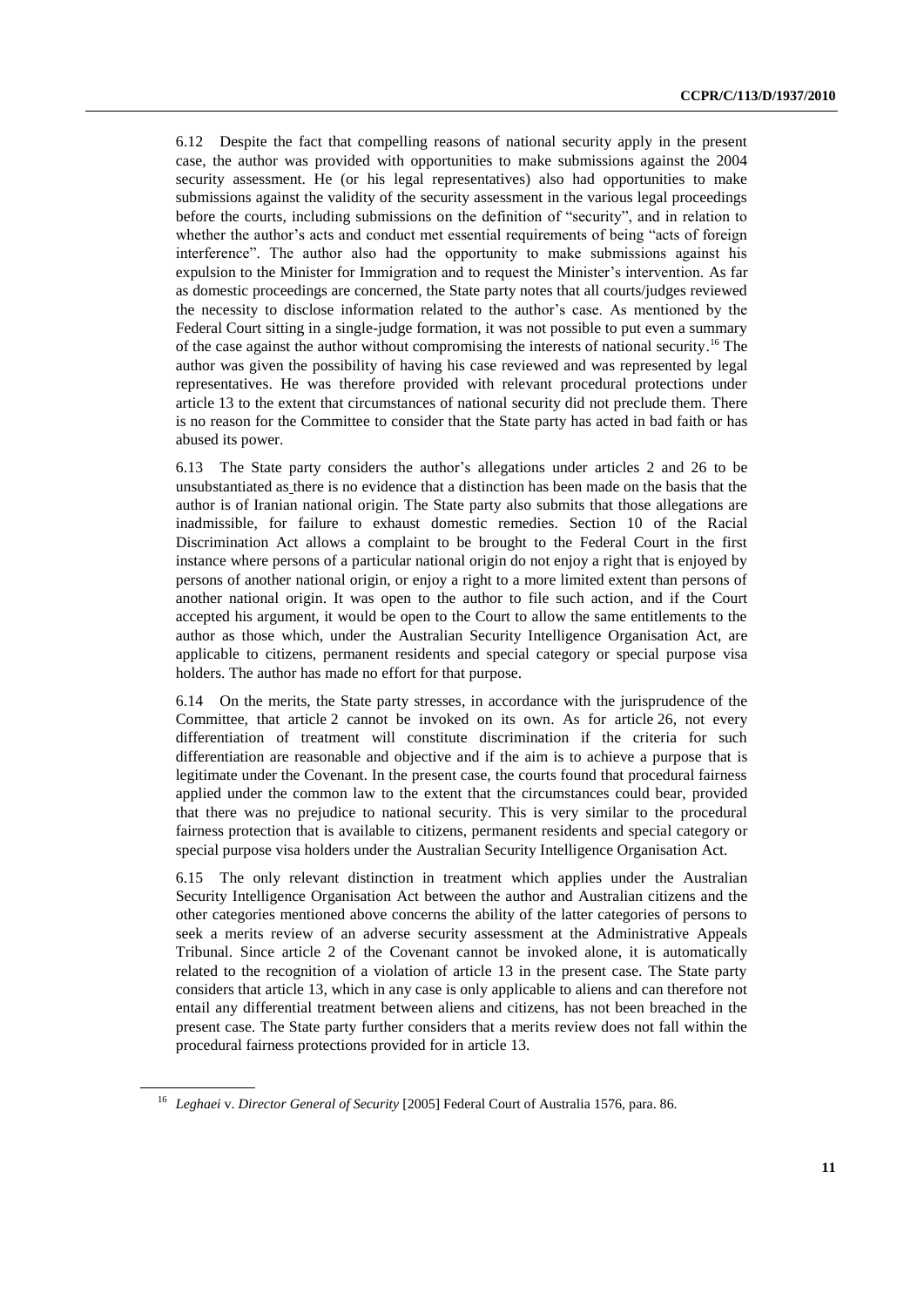6.16 The State party denies discrimination based on other status, that is, for belonging to a class of persons defined by their non-citizen, non-permanent residency or for being a temporary migrant. This group is particularly varied, as it includes those on tourist visas, and people who reside inside or outside Australia who have no existing right of residence or any kind of visa to enter or remain in Australia. This category is insufficiently identifiably distinct as a category of persons and should not be considered by the Committee to constitute an "other status" for the purposes of the Covenant.

6.17 With regard to article 17, in the present case there is no interference because the decision as to whether the family members would accompany the author to the Islamic Republic of Iran or would remain in Australia is purely an issue for the family and the separation of the family members is not compelled by the State's action. The State party acknowledges the Committee's jurisprudence, in which it has considered that where "substantial changes to long-settled family life would follow", a decision to deport one or more members of the family will constitute "interference with the family".<sup>17</sup> However, it does not agree with such conclusion and thereby refers to the dissenting opinion of four Committee members in this jurisprudence.<sup>18</sup>

6.18 Even if the Committee considers that there has been interference, such interference would not be unlawful or arbitrary. In its jurisprudence, the Committee has considered article 17 to have been violated if, in the circumstances of the case, the separation of the author from his family and its effect on him were disproportionate to the objectives of the removal.<sup>19</sup> The Committee has also stated that the relevant criteria for assessing arbitrariness is the balance between the significance of the State party's reasons for the removal and the degree of hardship that the family and its members would suffer as a consequence of such removal. <sup>20</sup> The State party considers that an assessment that the author represents a threat to national security is a highly serious ground for requesting the departure of the author. Although the State party recognizes the hardship provoked by this decision, it tried to minimize it by granting permanent visas to the author's wife and non-Australian son. Family rights, including the best interest of the child, have been duly considered by the domestic authorities.

6.19 This decision is not unlawful since the author's security assessment and subsequent migration proceedings were made in full accordance with the law.

6.20 For the same reasons as above (in para. 6.19), the State party considers that there has been no violation of article 23 of the Covenant.

6.21 Article 24 (para. 1) does not define what protective measures are required by a child's status as a minor. The State party has a wide range of legislative and other measures to ensure that children are protected by their families, society and the State. The best interest of the author's 14-year-old daughter was taken into consideration by the Minister in making a decision to intervene in the case of the author's family. In the author's case, the existence of a security assessment was also an entirely legitimate and primary consideration for the Minister to take into account in making the decision. The Minister's decision to grant the author's wife and his non-Australian son a permanent visa ensured that the author's 14-year-old daughter was able to remain under the care of her mother and with her

<sup>17</sup> See communication No. 930/2000, *Winata* v. *Australia*, Views adopted on 26 July 2001, para. 7.2; and communication No. 1011/2001, *Madafferi* v. *Australia*, Views adopted on 26 July 2004, para. 9.8.

<sup>&</sup>lt;sup>18</sup> Dissenting opinion to communication No. 930/2000 by Bhagwati, Khalil, Kretzmer and Yalden.

<sup>19</sup> See communication No. 558/1993, *Canepa* v. *Canada*, Views adopted on 3 April 1997, para. 11.4.

<sup>20</sup> See *Madafferi* v. *Australia*, para. 9.8.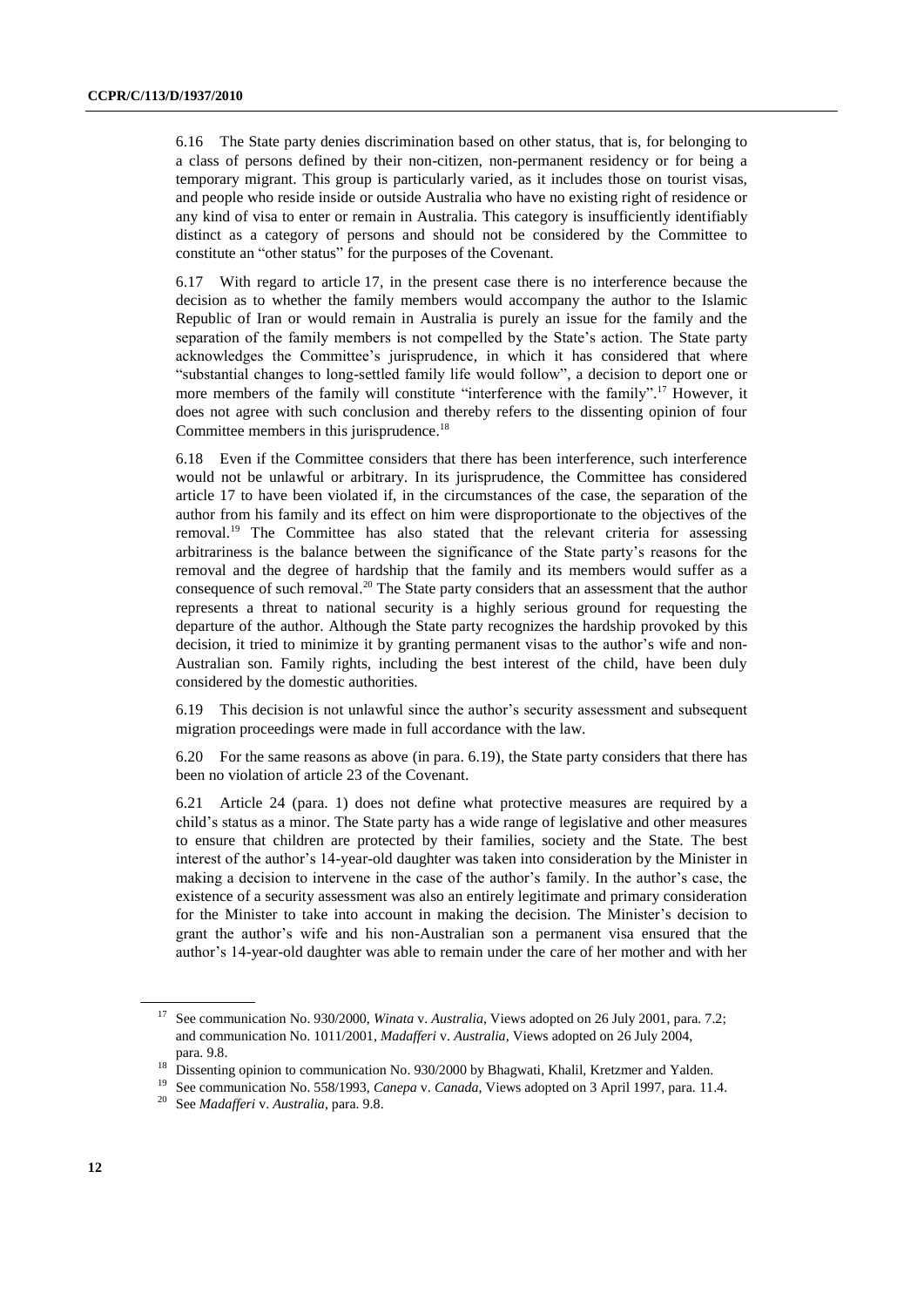siblings in Australia, or to reside with both parents (or the entire family) in the Islamic Republic of Iran if the family members so chose.

6.22 Even though the author contends that it would not be in the best interest of the minor child to live in the Islamic Republic of Iran in the event that the family decided (as they have done) that she should reside there, there is nothing to suggest that this would amount to a failure by the State party to provide her with the necessary measures of protection under article 24.

6.23 The State party notes that the remedies sought by the author are based on the same flawed legal and factual assumptions that it noted in its observations. The State party considers that fair hearing protections in this case were afforded to the extent required under article 13. With respect to the request to be provided with specific information as to the allegation of threat to national security, the State party notes that this directly seeks the divulgence of information the confidentiality of which has been found under Australian law to be necessary to protect national security. The State party also considers that remedies involving a change in legislation to avoid future violations are not adapted to individual communications.

## **Author's comments on the State party's observations**

7.1 On 6 June 2011, the author noted that it remained unknown whether and to what extent probative evidence had been withheld from his legal representatives in the proceedings. The Committee does not, therefore, have the benefit of scrutinizing for itself any of the secret evidence withheld from the author personally. The State party has also not released any written records of any Australian Security Intelligence Organisation interviews with the author to evidence that it had informed him with any particularity of the nature of the allegations against him. As previously noted, the Federal Court itself did not independently test the evidence for its accuracy or reliability, determine for itself whether expulsion was necessary for security reasons, or determine for itself whether non-disclosure of certain evidence to the author was warranted or not. Rather, the Court was limited to a narrow review of the secret evidence on limited grounds of law, not fact; and it could not step into the shoes of the Australian Security Intelligence Organisation or the Department of Immigration and Citizenship to remake de novo the security assessment or the expulsion decision flowing from it.

7.2 As regards disclosure, the Federal Court did not assess whether non-disclosure to the author was required but rather focused on the more limited question of whether the Australian Security Intelligence Organisation Director General had given personal genuine consideration to disclosure. Moreover, the Federal Court conceded that it lacked expertise to adequately review security information, stating that "courts are ill-equipped to evaluate intelligence".

7.3 On article 2 read in conjunction with article 13, the author recalls the Committee's general comment No. 15 (1986) on the position of aliens under the Covenant, in which it is stated that article 13 applies equally to all aliens subject to expulsion proceedings and that discrimination may not be made between different categories of aliens in the application of article 13.<sup>21</sup> The State party differentiates between different categories of aliens in the provision of fair hearing rights concerning expulsion proceedings. The conferral of statutory rights upon some persons and their withholding from others is a deliberate signal by the legislature that there is a difference in the recognition, status and treatment afforded to those groups.

 $21$  General comment No. 15, para. 10.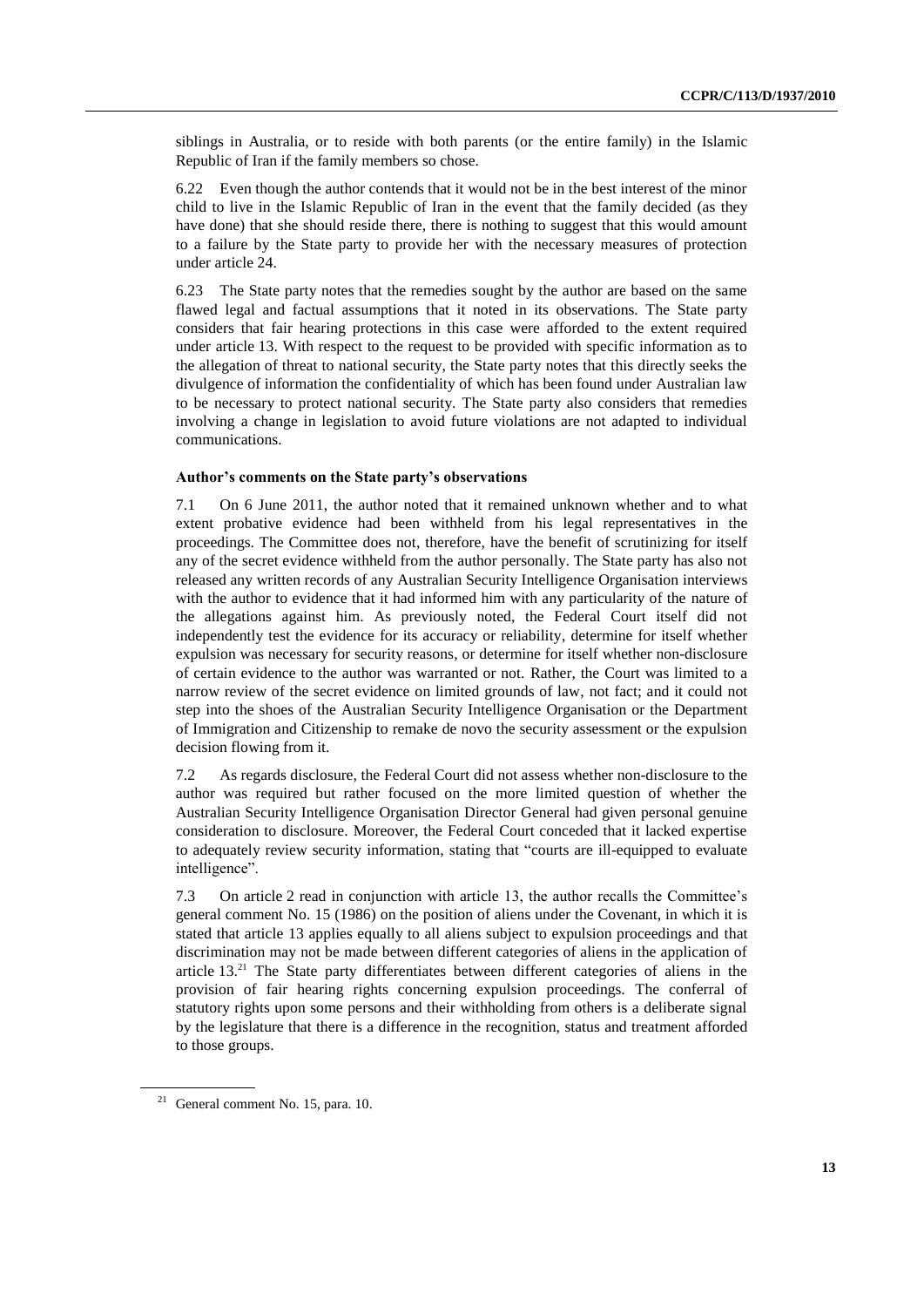7.4 There is a fundamental difference in the level of procedural protection accorded in respect of the different groups, depending on whether common law applies (as in the author's case) or the Australian Security Intelligence Organisation Act applies. At common law, the agency issuing the security assessment — the Australian Security Intelligence Organisation — is the same body that takes the decision to withhold the reasons, information and evidence supporting it from the person affected. In contrast, under the Australian Security Intelligence Organisation Act, the decision about non-disclosure is taken by a different actor, the Attorney General, from the body — the Australian Security Intelligence Organisation — that makes the security assessment. The former is an independent decision maker who is free to depart from a recommendation made by the Australian Security Intelligence Organisation. It is notable that common law rights are vulnerable to modification in the light of subsequent judicial decisions, whereas statutory rights can only be modified by a subsequent act of parliament.

7.5 On national origin, the overwhelming majority of persons comprising the group not entitled to statutory procedural fairness under the Australian Security Intelligence Organisation Act will possess a national origin that is foreign and not Australian. As for the "other status", the group in question is sufficiently distinctive and identifiable because of its lack of connection to the Australian community, arising from its migration status, compared with the greater bonds of attachment of the privileged group.

7.6 The author also disagrees that he has failed to exhaust domestic remedies concerning national origin discrimination. An action is only available under section 10 of the Racial Discrimination Act where a person of a "particular" national origin does not enjoy a right or enjoys a less extensive right than a person of another national origin. In contrast, articles 2 and 26 of the Covenant do not qualify or limit the protected ground of national origin by requiring the specification of a "particular" national origin group. Moreover, the author is no longer physically in Australia and can therefore not exhaust any other remedy.

7.7 With regard to article 13, the author considers that his case is distinguishable from the case of *Alzery* v. *Sweden* decided earlier by the Committee. In the latter case, there was evidence on the public record as to the person's involvement with an organized militant group, whereas no risks have been publicly disclosed in respect of the author and the basis of his security assessment cannot be surmised. The issue of disclosure is not explicitly addressed in article 13. The author contends that the separate requirement of expulsion "in accordance with law" includes an irreducible minimum disclosure of evidence to a person affected. That requirement is not subject to the national security exception in the second limb of article 13, although the degree of disclosure required already accommodates security concerns by only requiring a minimum level of disclosure while still protecting classified information.

7.8 In the present case, the State party has not in fact excluded any of the three enumerated procedural protections which are subject to the national security exception under the second limb of article 13. It necessarily follows that the State party cannot exclude the implied duty of disclosure. Otherwise, the enumerated protections of article 13, which the State party has not excluded in the author's case, become nothing more than a pretended protection, when in reality those protections are deprived of meaningful or effective content. In other words, it would be nonsensical to allow the author to challenge his expulsion and then have it reviewed by a merits tribunal and a court in circumstances where the person does not know the particulars or substance of the allegations against him. Where a State party does provide a person affected with an opportunity to submit reasons against his expulsion and to have the expulsion decision reviewed, the State party must provide sufficient disclosure to the person affected to render such a review effective and for it not to be a mere formality. In the alternative, if minimum requirements do not derive by implication from the three procedures enumerated in the second limb of article 13, then a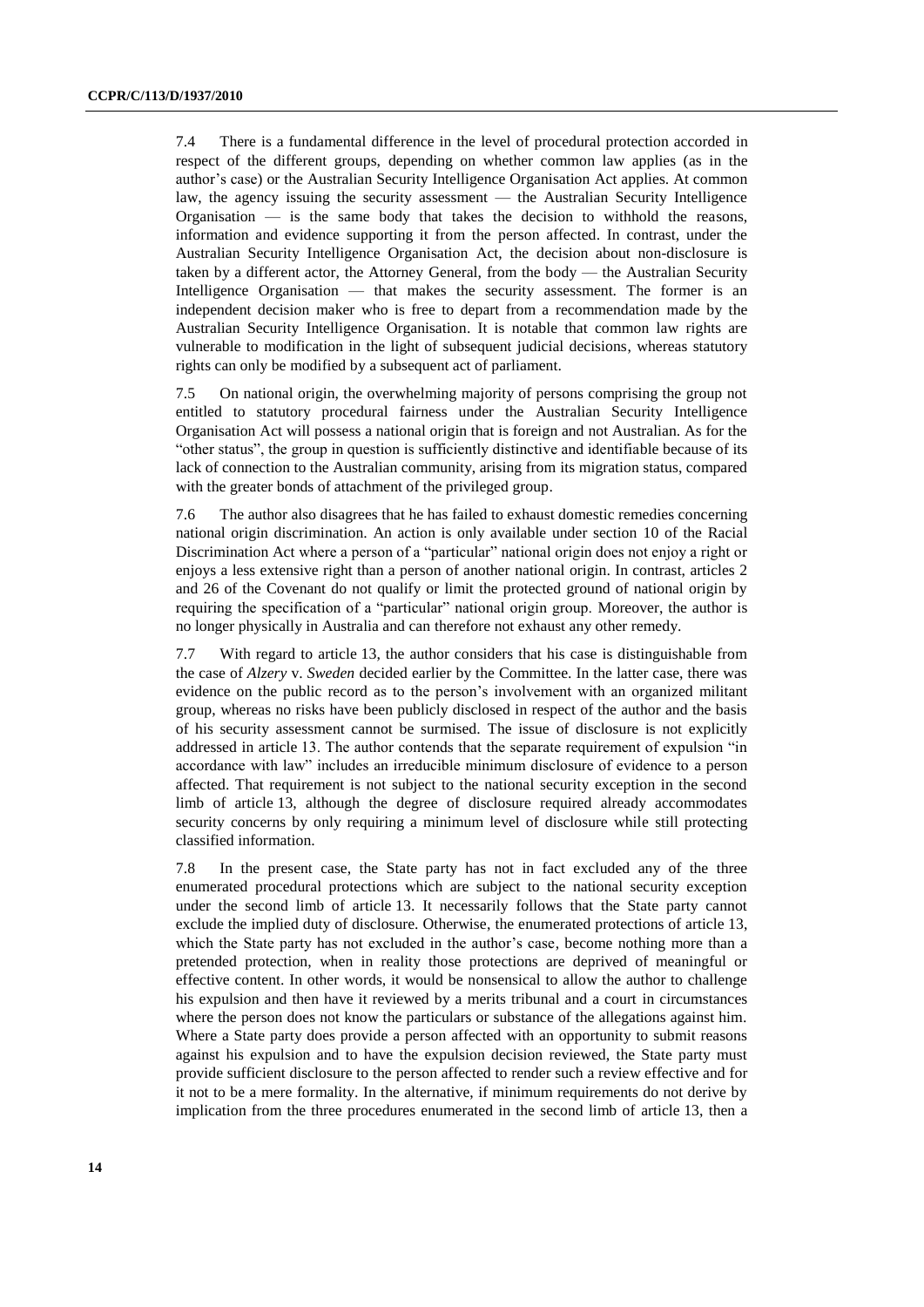minimum disclosure is always required to ensure that an expulsion is made in accordance with law under the first limb of article 13.

7.9 Where adverse evidence against the author has not been disclosed to him, even in summary form, the Committee can have little confidence in the State party's assertion that it has not acted in bad faith or in an arbitrary fashion. In such circumstances, at the very least, the onus should shift to the State party to demonstrate, through the provision of evidence directly to the Committee (such as in closed session, or otherwise in confidence), that its decision is not in bad faith or an abuse of power. Otherwise, the Committee is left with an assertion by national institutions that they have not acted in bad faith or unreasonably, in circumstances where the affected person cannot participate in testing those assertions.

7.10 The expression "in accordance with law" in article 13 encompasses a number of elements: concordance with domestic law (substantive and procedural) and the Covenant; and wider notions of legality and due process of law. In communications to date, the Committee has not had to consider the latter meaning. Ambiguity in the expression can be resolved in part by reference to relevant supplementary materials, such as article 32 (2) of the 1951 Convention relating to the status of refugees and article 1 (1) of Protocol No. 7 to the European Convention on Human Rights. The former states, in its first limb, that "the expulsion of such a refugee", on national security or public order grounds, "shall only be in pursuance of a decision reached in accordance with due process of law". The notion of "in accordance with law" properly interpreted as "due process" of law accordingly requires that a person have knowledge of the case against them, which in turn requires the disclosure of sufficient particular information or evidence.

7.11 In *Ahani* v. *Canada*, the author was provided with a summary redacted for security concerns reasonably informing him of the claims made against him. Such disclosure was critical to the acceptance by the Committee that the procedure had complied with article 13. In the present case, this has not happened. <sup>22</sup> In addition, the Committee found, in the *Ahani*  case, that the subsequent decision by the Canadian Minister of Citizenship and Immigration had been faulty, for unfairness, as the author had not been provided with the full materials on which the Minister had based his or her decision, nor with an opportunity to comment in writing thereon. 23

7.12 In 2011, the Australian Human Rights Commission expressed concern about the lack of transparency surrounding security assessments issued by the Australian Security Intelligence Organisation, particularly the withholding of any statement setting out information that the Australian Security Intelligence Organisation relied upon in making decisions and the consequent inability to effectively contest adverse assessments.<sup>24</sup>

7.13 Given the absence of a fair hearing establishing by means of evidence that the author is a national security risk to Australia, the State party has not presented an adequate, objective justification for any interference in the author's family. The author also considers that the hardship inflicted upon the four innocent members of the family clearly outweighs the case for expulsion. Furthermore, the State party has not demonstrated that less invasive means of addressing any legitimate security concerns would be ineffective.

<sup>22</sup> See *Ahani* v. *Canada*, para. 10.5.

<sup>23</sup> Ibid., para. 10.6.

<sup>&</sup>lt;sup>24</sup> Australian Human Rights Commission, "2011: Immigration detention at Villawood", p. 12.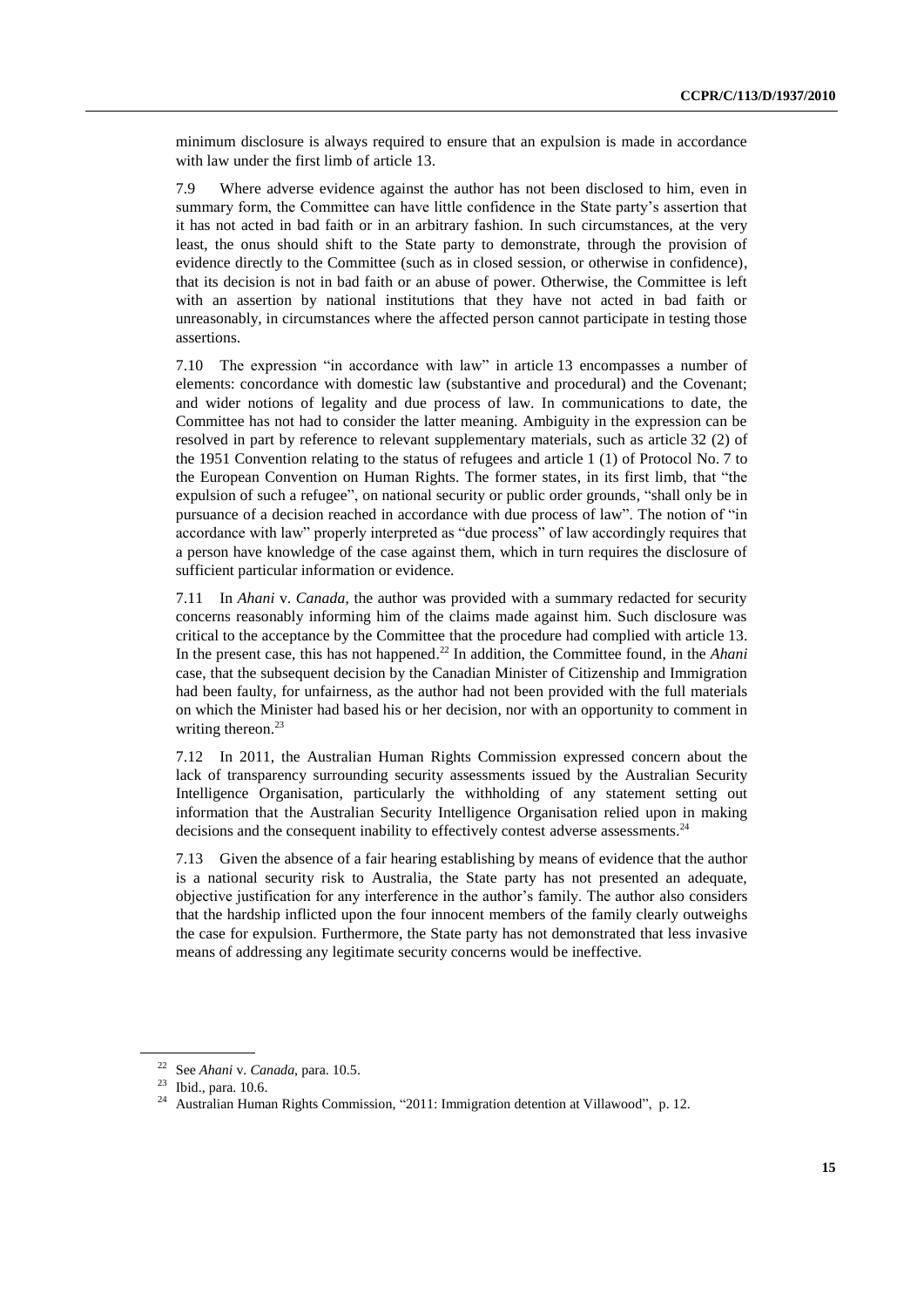#### **Further submission from the State party**

8.1 On 21 November 2013, the State party reiterated that the author could have brought a complaint for racial discrimination under section 10 of the Racial Discrimination Act, since the presence of the author overseas and the potential costs of litigation did not constitute sufficient grounds for exempting the author from exhausting domestic remedies.

8.2 In relation to the author's claim that the State party has not in fact excluded any of the three enumerated procedural protections which are subject to the national security exception under the second limb of article 13 (see para. 7.8 above), the State party replies that it has indeed, only to the extent strictly necessary for the protection of national security, limited enjoyment to the fullest possible extent by the author of his ability to submit reasons against his expulsion (because he did not have access to the specific reasons for the security assessment, which led to his expulsion, although his legal representatives at the time and the courts did). Further restricting his access to the procedural safeguards of article 13 would not have been necessary for compelling reasons of national security.

8.3 The State party challenges the author's mischaracterization of the State party's interpretation of the expression "in accordance with law", which suggests that it excludes "due process" requirements. The State party's view is that it refers to the domestic law of the State in question. In the Australian context, this comprises laws enacted by Parliament, and the common law, including those due process protections contained in both.

8.4 Nothing in the Committee's Views in *Ahani* v. *Canada* indicates a minimum procedural entitlement with respect to provision of information that cannot be excluded for compelling reasons of national security, or otherwise supports the conclusions claimed by the author.

8.5 With regard to the author's contention in which he contrasts statutory rights and common law rights, the State party notes that both decisions of the Director General of the Australian Security Intelligence Organisation and decisions of the Attorney General are reviewable by the Federal Court. This provides a judicial safeguard to address concerns related to independent oversight.

## **Issues and proceedings before the Committee**

#### *Consideration of admissibility*

9.1 Before considering any claim contained in a communication, the Human Rights Committee must decide, in accordance with rule 93 of its rules of procedure, whether the communication is admissible under the Optional Protocol to the Covenant.

9.2 As required under article 5 (para. 2 (a)) of the Optional Protocol, the Committee has ascertained that the same matter is not being examined under another procedure of international investigation or settlement.

9.3 The Committee notes the State party's challenge to the admissibility of the author's allegations of discrimination, among other things for failure to exhaust domestic remedies. It notes in this respect the State party's arguments that the author could have brought a complaint for racial discrimination under section 10 of the Racial Discrimination Act. The Committee notes the argument of the author that he could not have recourse to such a remedy after his expulsion to the Islamic Republic of Iran. The Committee also notes the State party's counterargument that the presence of the author overseas and the potential costs of litigation do not constitute sufficient grounds for exempting the author from exhausting domestic remedies. The Committee recalls its jurisprudence to the effect that authors must avail themselves of all domestic remedies in order to fulfil the requirement of article 5 (para. 2 (b)) of the Optional Protocol, insofar as such remedies appear to be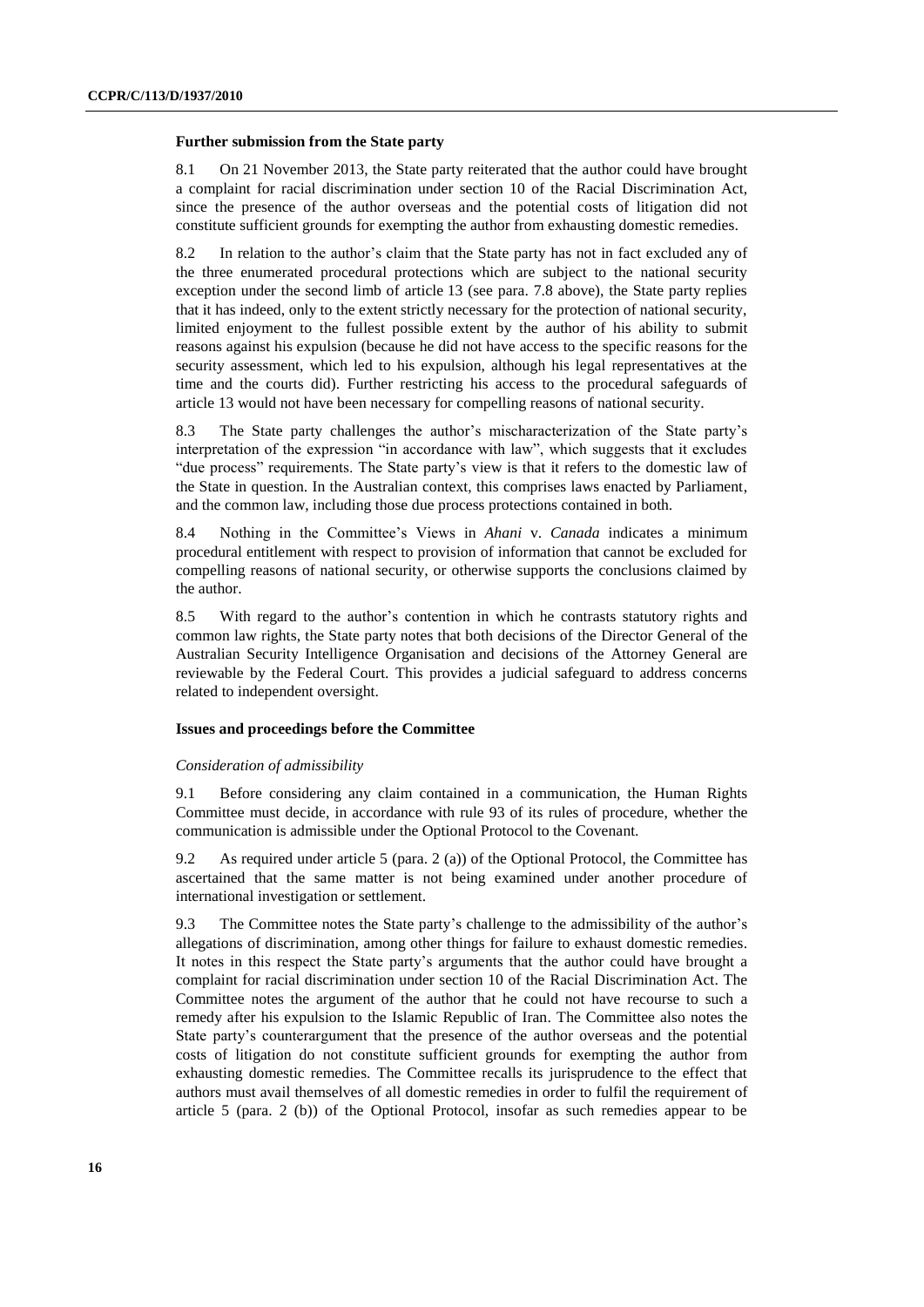effective in the given case and are de facto available to the author.<sup>25</sup> The Committee also recalls that mere doubts about the effectiveness of the remedies, or in this case about the relevance of such remedies, do not absolve an individual from exhausting available domestic remedies.<sup>26</sup> In the circumstances, the Committee concludes that it is precluded, under article 5 (para. 2 (b)) of the Optional Protocol, from considering the author's allegations under article 2 read in conjunction with article 13 on the one hand, and under article 26 on the other hand.

9.4 In the absence of any other challenges to the admissibility, the Committee declares the communication admissible insofar as it appears to raise issues under articles 13, 17, 23 and 24 of the Covenant, and proceeds to their consideration on the merits.

## *Consideration of the merits*

10.1 The Human Rights Committee has considered the communication in the light of all the information made available to it by the parties, as provided for under article 5 (para. 1) of the Optional Protocol.

10.2 The Committee notes the author's allegation that the State party's refusal to grant the author a visa, which led to a duty to leave the country, constituted arbitrary interference with his family life under articles 17 and 23, and also violated his daughter's rights under article 24 as she was a minor at the time of departure and was not afforded the protection to which she was entitled under that provision. The Committee notes the State party's argument that the decision as to whether the family members would accompany the author to the Islamic Republic of Iran or remain in Australia is purely an issue for the family and the separation of the family members is not compelled by the State's action. The Committee also notes the State party's assertion that full consideration was given to the interest of the minor child in the decision leading to the author's departure but that compelling reasons of national security finally prevailed in the case.

10.3 The Committee recalls its jurisprudence that a State party's refusal to allow one member of a family to remain in its territory may involve interference in that person's family life.<sup>27</sup> In the present case, the author of the communication had been living with his family in Australia for 16 years without ever having been charged or warned by the domestic authorities with regard to his personal conduct. His two elder sons had been Australian citizens since 2003 and his youngest daughter had been born in Australia and attended Australian schools, developing social relationships there. Upon the author's request for a permanent visa, the State party decided not to grant it for what it considered to be "compelling reasons of national security", while it allowed the other family members to remain on its soil. Eventually, the author's wife decided not to be separated from her husband, they both decided that their minor daughter should stay with them and they departed from Australia on 27 June 2010, the author having been denied the right to stay. The Committee considers that a decision by the State party that involves the obligatory departure of a father of a family that includes a minor child, and that compels the family to choose whether they should accompany him or stay in the State party, is to be considered "interference" with the family, at least in circumstances where, as here, substantial changes

<sup>25</sup> See, inter alia, communication No. 1959/2010, *Warsame* v. *Canada*, Views adopted on 21 July 2011, para. 7.4; and communication No. 1003/2001, *P.L. v. Germany*, decision of inadmissibility adopted on 22 October 2003, para. 6.5.

<sup>26</sup> See communication No. 1584/2007, *Meng Qin Chen v. the Netherlands*, para. 6.2.<br><sup>27</sup> See inter alia *Winata y Australia* para. 7.1: *Madafferi y Australia* para. 9.7.

<sup>27</sup> See, inter alia, *Winata* v. *Australia*, para. 7.1; *Madafferi* v. *Australia*, para. 9.7; and *Warsame* v. *Canada*, para. 8.7.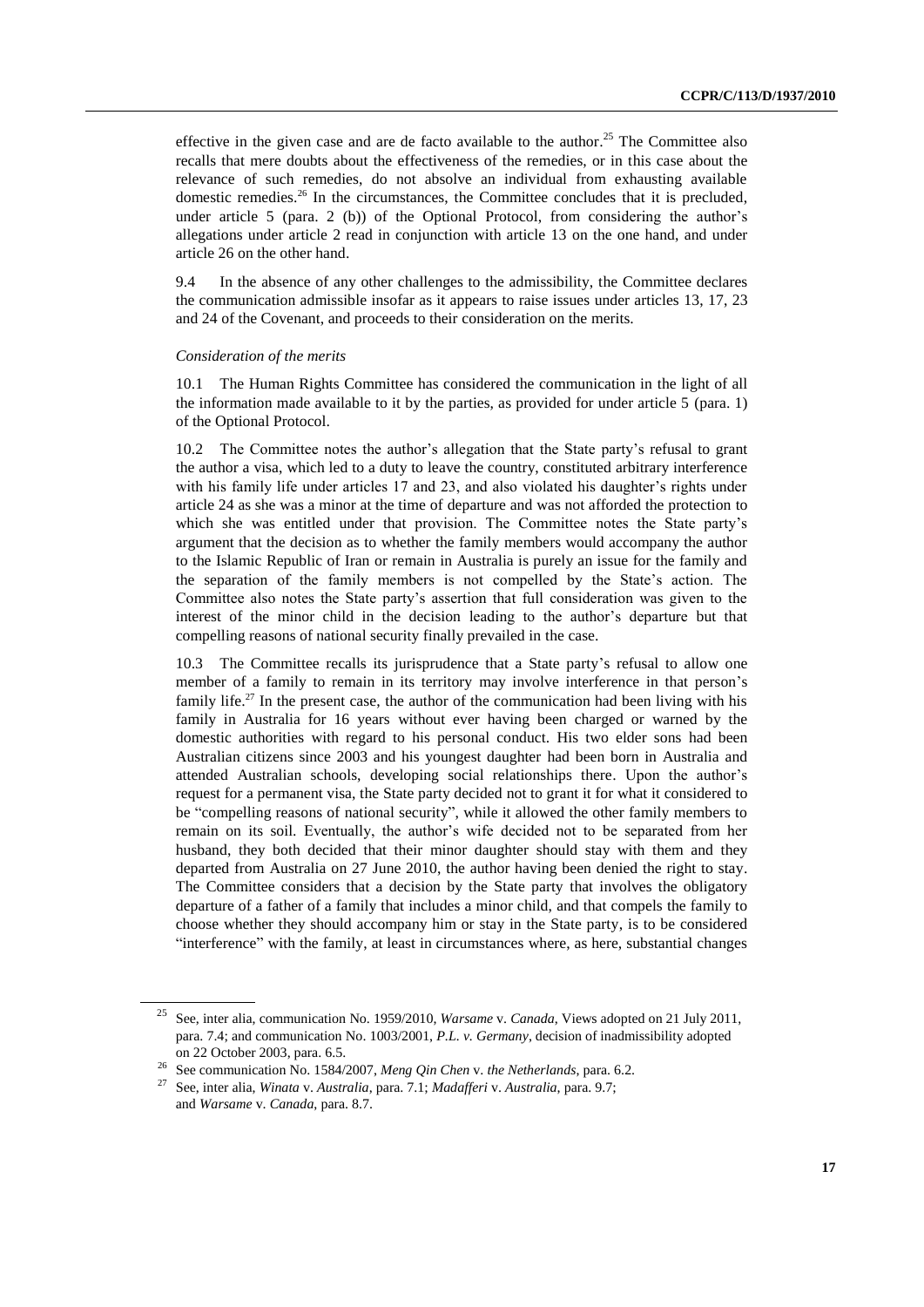to long-settled family life would follow in either case. <sup>28</sup> In the present circumstances, the Committee considers that the decision by the State party to refuse the author's request for a visa, which led to this situation, constitutes interference within the meaning of article 17 of the Covenant.

10.4 The Committee has to determine whether such interference with his family life is arbitrary or unlawful pursuant to article 17 (para. 1) of the Covenant. The Committee recalls that the notion of arbitrariness includes elements of inappropriateness, injustice, lack of predictability and due process of law.<sup>29</sup> In the present case, the author had lived more than 16 years legally in the territory of the State party, apparently without any legal restrictions, when he had to leave, a fact that has not been refuted by the State party. The Committee considers that disrupting long-settled family life imposes an additional burden on the State party as far as the procedure leading to such disruption is concerned. The author was never formally provided with the reasons for the refusal to grant him the requested visa which resulted in his duty to leave the country, except for the general explanation that he was a threat to national security based on security assessments of which he did not even receive a summary. While his legal representatives were provided with information on the evidence held against him, they were prevented, by a decision by the judge, from communicating to the author any information that would permit him to instruct them in return and to refute the threat that he allegedly posed to national security.

10.5 In light of the author's 16 years of lawful residence and long-settled family life in Australia and the absence of any explanation from the State party as to the reasons for terminating his right to remain, except for the general assertion that it was done for "compelling reasons of national security", the Committee finds that the State party's procedure lacked due process of law. The State party has, therefore, not provided the author with an adequate and objective justification for the interference with his long-settled family life. In the specific circumstances, the Committee considers that the State party has violated the author's rights under article 17, read in conjunction with article 23, of the Covenant, and, as a result, has also violated the rights of his family under those provisions.

10.6 Having reached this conclusion, the Committee decides not to examine separately the remaining grounds invoked by the author under articles 13 and 24 of the Covenant.

11. The Human Rights Committee, acting under article 5 (para. 4) of the Optional Protocol to the International Covenant on Civil and Political Rights, is of the view that the facts before it disclose a violation of article 17, read in conjunction with article 23, of the Covenant, with regard to the author and his family.

12. In accordance with article 2 (para. 3 (a)) of the Covenant, the State party is under an obligation to provide the author with an effective and appropriate remedy, including a meaningful opportunity to challenge the refusal to grant him a permanent visa; and compensation. The State party is also under an obligation to prevent similar violations in the future.

13. Bearing in mind that, by becoming a party to the Optional Protocol, the State party has recognized the competence of the Committee to determine whether or not there has been a violation of the Covenant and that, pursuant to article 2 of the Covenant, the State party has undertaken to ensure to all individuals within its territory or subject to its jurisdiction the rights recognized in the Covenant and to provide an effective and enforceable remedy when a violation has been established, the Committee wishes to receive

<sup>28</sup> See *Madafferi* v. *Australia*, para. 9.8.

<sup>29</sup> See, inter alia, communication No. 2009/2010, *Ilyasov* v. *Kazakhstan*, Views adopted on 23 July 2014, para. 7.4.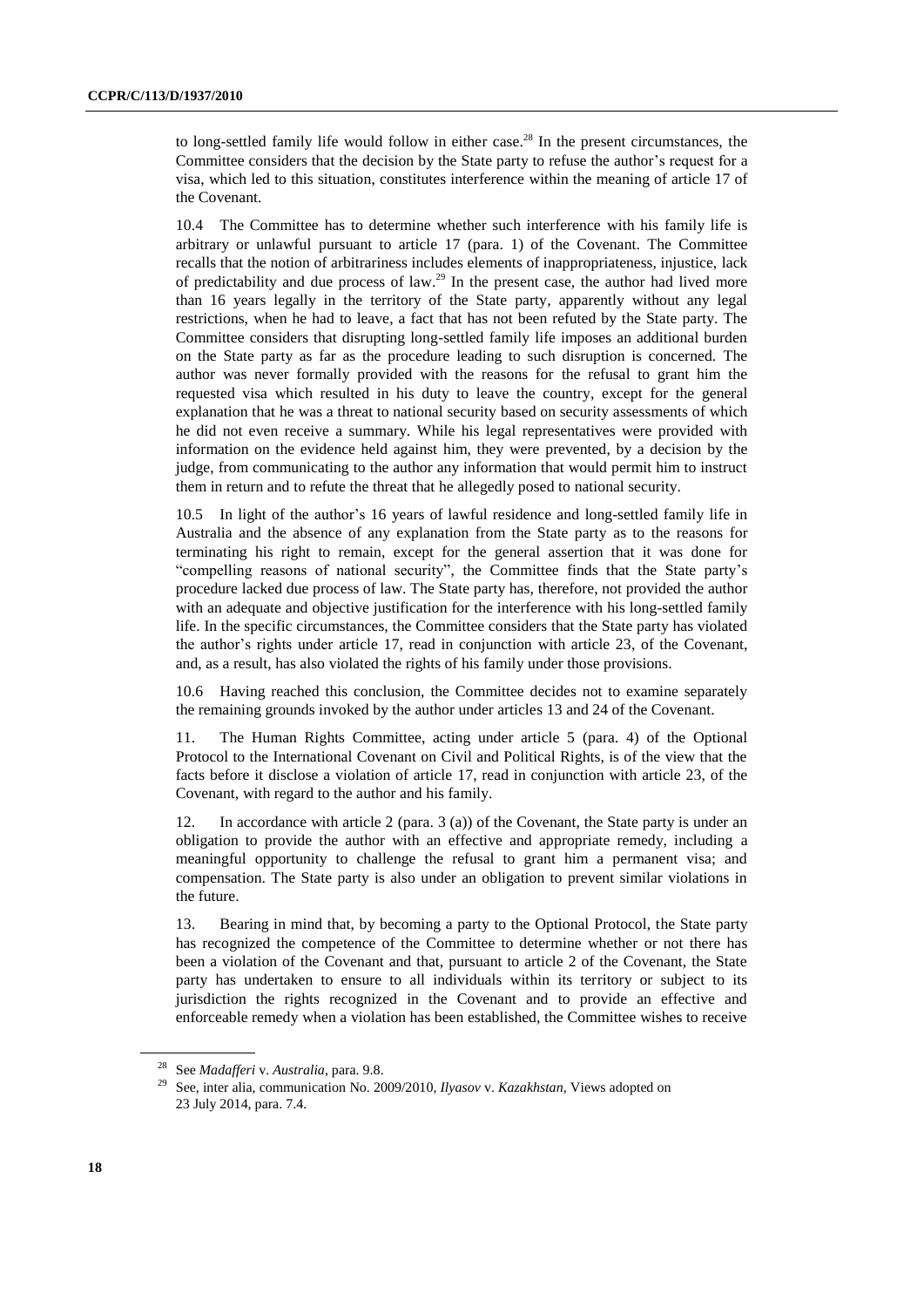from the State party, within 180 days, information about the measures taken to give effect to the Committee's Views. The State party is also requested to publish the Committee's Views and to have them disseminated widely.